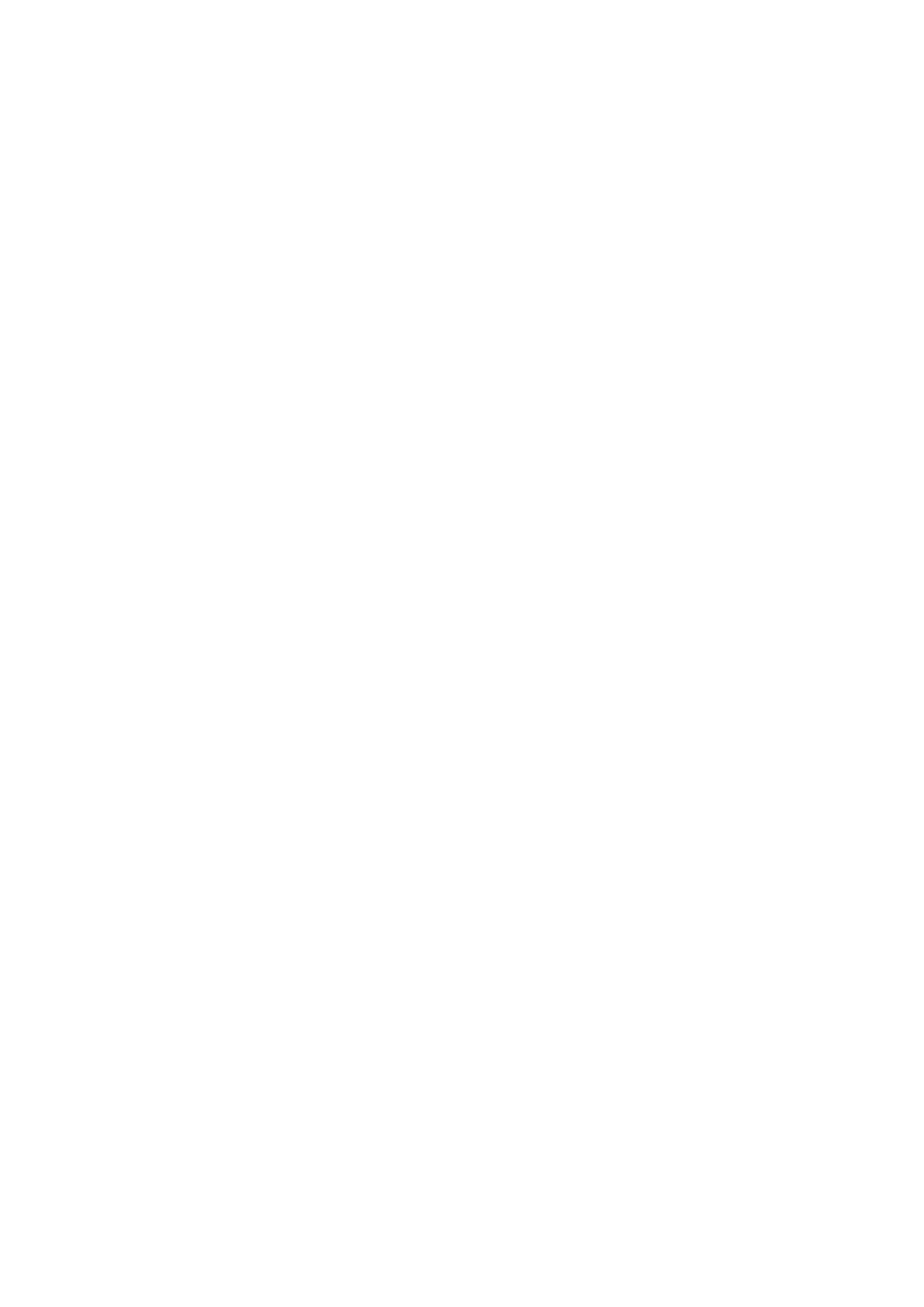Preprint 2005:44

## **Refinements of Stochastic Domination**

Erik I. Broman, Olle Häggström, Jeffrey E. Steif





Department of Mathematical Sciences Division of Mathematical Statistics Chalmers University of Technology and Göteborg University SE-412 96 Göteborg, Sweden Göteborg, December 2005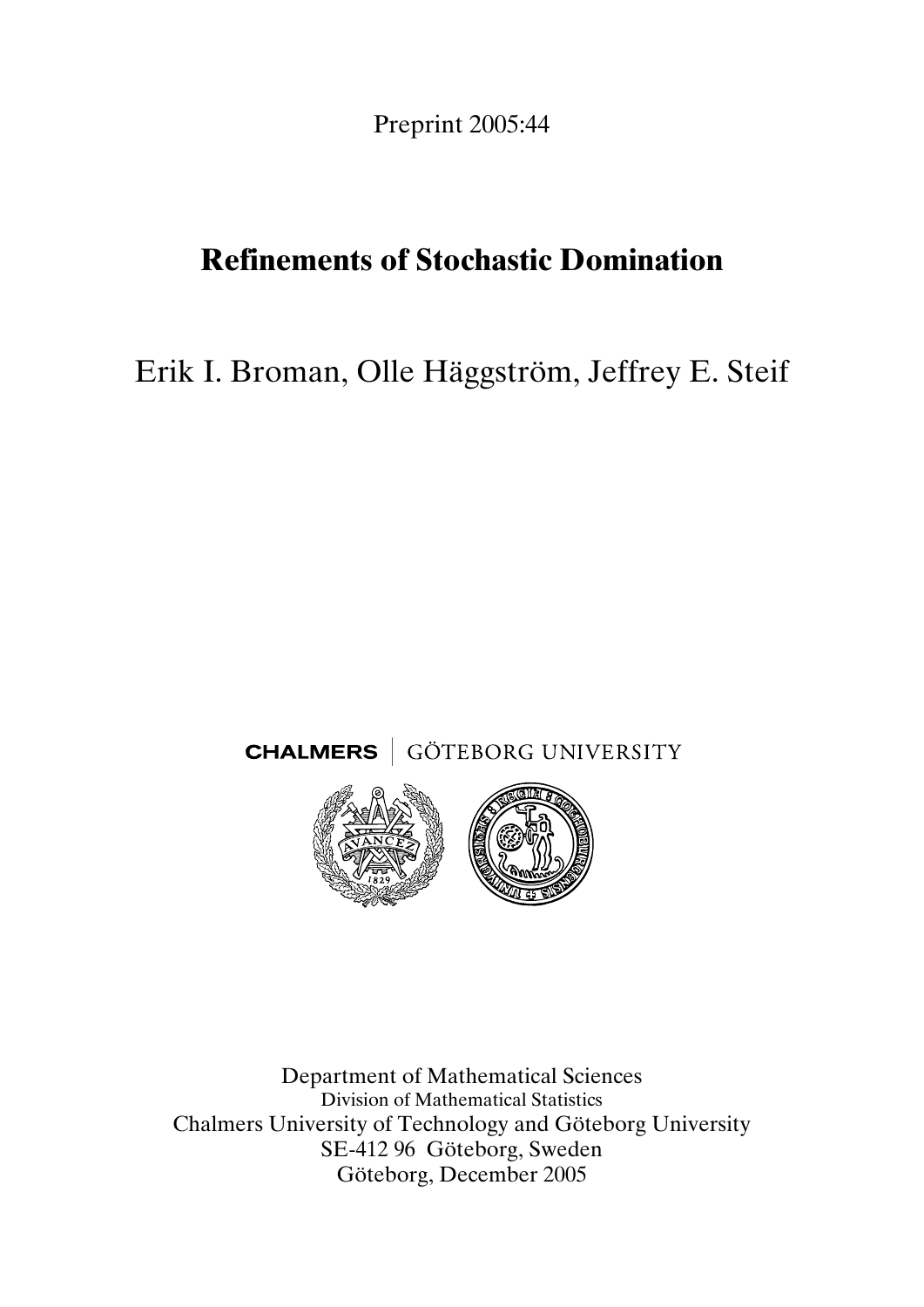Preprint 2005:44 ISSN 1652-9715

Matematiskt centrum Göteborg 2005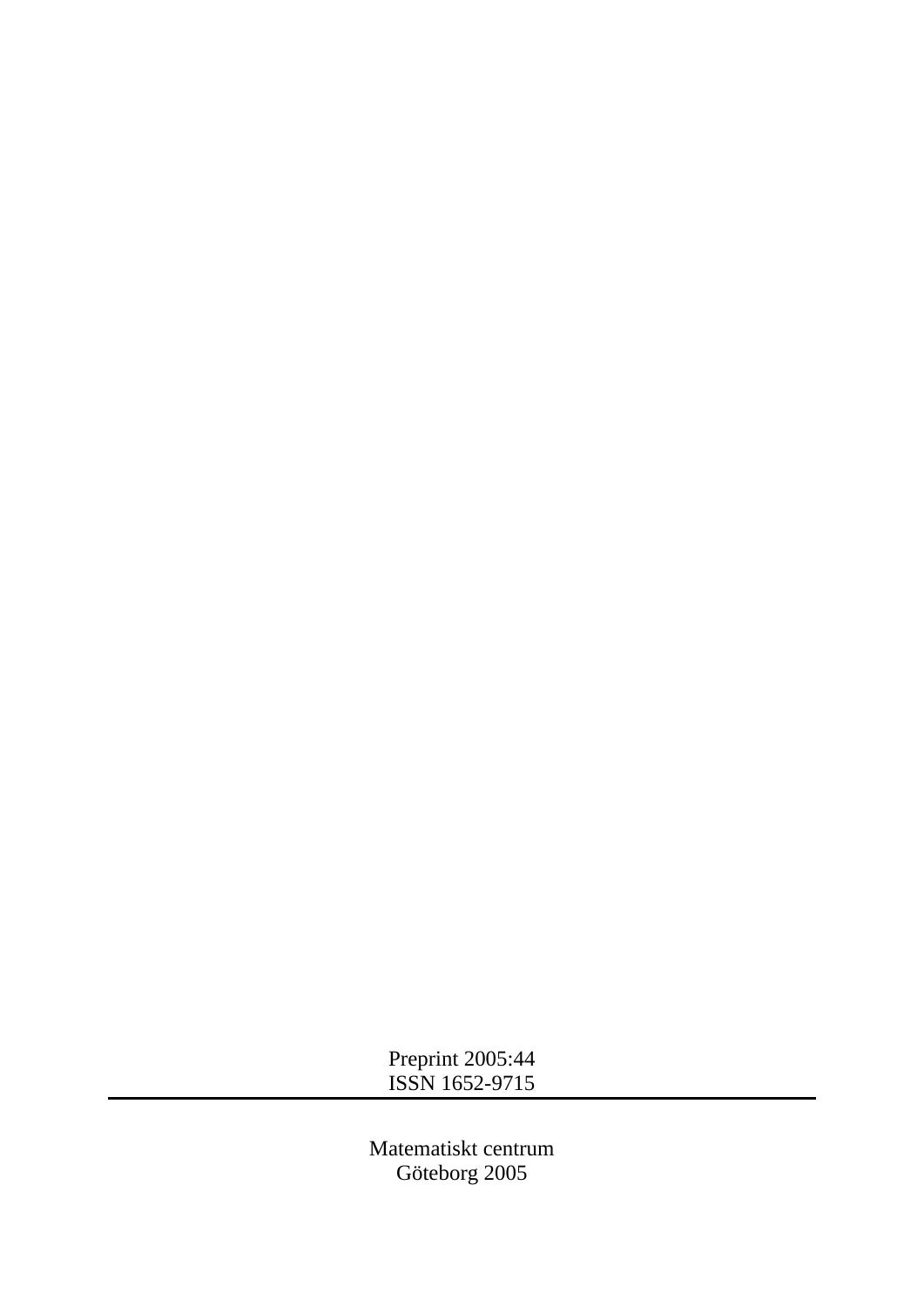## Refinements of stochastic domination

Erik I. Broman,\* Olle Häggström,† and Jeffrey E. Steif<sup>‡</sup>

October 3, 2005

#### Abstract

In a recent paper by two of the authors, the concepts of upwards and downwards  $\epsilon$ -movability were introduced, mainly as a technical tool for studying dynamical percolation of interacting particle systems. In this paper, we further explore these concepts which can be seen as refinements or quantifications of stochastic domination, and we relate them to previously studied concepts such as uniform insertion tolerance and extractability.

AMS subject classification: 60G99.

Keywords and phrases: finite energy, stochastic domination, extractability, rigidity

#### 1 Introduction

In  $|3|$ , certain refinements of stochastic domination were introduced, which we call upwards and downwards  $\epsilon$ -movability; see Definition 1.1 below. These concepts were introduced mainly as a technical tool in the analysis of dynamical percolation for interacting particle systems, but they turn out to be interesting in their own right.

The purpose of the present paper is to relate them to other concepts that have arisen in a number of problems and that we feel belong to the same circle of ideas. These include finite energy [16] and insertion and deletion tolerance [13]; see Definition 1.5. Later, we also define the term *extractability*; see Definition 1.6. Although the term is our own, this concept does have a

<sup>\*</sup>Dept. of Mathematics, Chalmers University of Technology, S-412 96 Göteborg, Sweden, http://www.math.chalmers.se/"broman/, research supported by the Swedish Research Council.

<sup>&</sup>lt;sup>†</sup>Dept. of Mathematics, Chalmers University of Technology, S-412 96 Göteborg, Sweden, http://www.math.chalmers.se/"olleh/, research supported by the Swedish Research Council.

<sup>&</sup>lt;sup>‡</sup>Dept. of Mathematics, Chalmers University of Technology, S-412 96 Göteborg, Sweden, http://www.math.chalmers.se/"steif/, research supported by the Swedish Research Council and the Göran Gustafsson Foundation (KVA).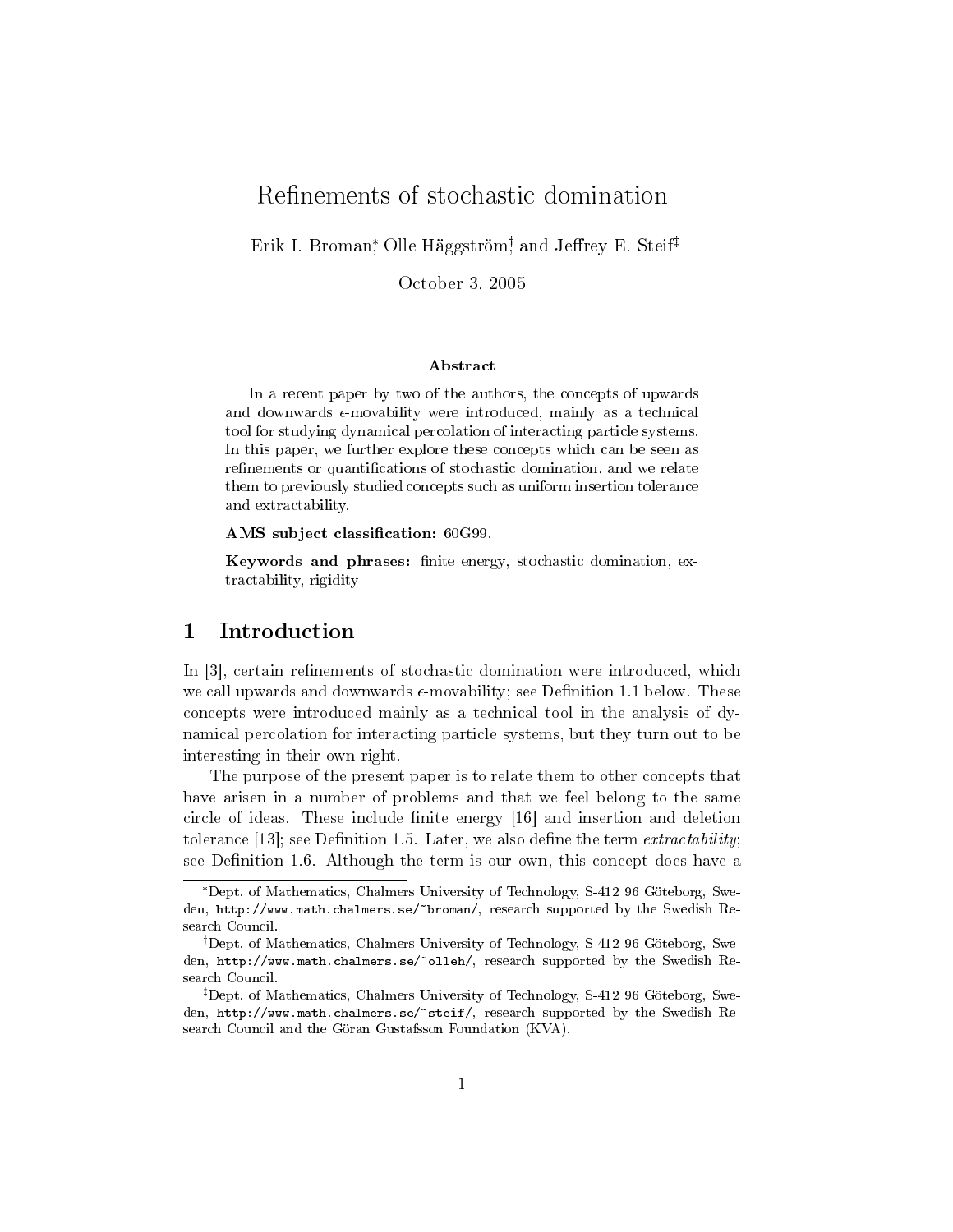history; in particular, there has been interest in finding lower bounds on  $\epsilon$ for which  $\epsilon$ -extractability holds. The question of uniform extractability has been studied for the Ising model as well as other Markov random fields in  $[1, 8, 15]$ . Earlier, in [5, 6, 7], a similar question was studied for Markov chains and autoregressive processes. Of related interest is the result in [8] that for Markov random fields, uniform finite energy implies uniform extractability.

Let S be a countable set. For  $p \in [0,1]$ , let  $\pi_p = \prod_{s \in S} p\delta_1 + (1-p)\delta_0$  be the standard product measure with density  $p$ . When talking about product measures on  $\{0,1\}^S$ , we will always mean these uniform ones (with the same p for every  $s \in S$ ).

Let  $\mu$  be an arbitrary probability measure on  $\{0,1\}^S$ . For  $\epsilon \in (0,1)$ , we will let  $\mu^{(+,\epsilon)}$  denote the distribution of the process obtained by first choosing an element of  $\{0,1\}^S$  according to  $\mu$  and then independently changing each  $0$ to a 1 with probability  $\epsilon$ . Similarly, we will let  $\mu^{(-,\epsilon)}$  denote the distribution of the process obtained by first choosing an element of  $\{0,1\}^S$  according to  $\mu$  and then independently changing each 1 to a 0 with probability  $\epsilon$ . Finally, for  $\delta \in (0, 1)$ , we let  $\mu^{(-,\epsilon, +,\delta)}$  denote the distribution of the process obtained by first choosing an element of  $\{0,1\}^S$  according to  $\mu$  and then independently changing each 0 to a 1 with probability  $\delta$  and each 1 to a 0 with probability  $\epsilon$  .

It is elementary to check that for any  $\epsilon \in [0,1)$ ,  $\mu_1^{(+,\epsilon)} = \mu_2^{(+,\epsilon)}$  or  $\mu_1^{(-,\epsilon)} =$ 

 $\mu_2^{(-,\epsilon)}$  implies that  $\mu_1 = \mu_2$ .<br>For  $\sigma, \sigma' \in \{0,1\}^S$  we write  $\sigma \preceq \sigma'$  if  $\sigma(s) \leq \sigma'(s)$  for every  $s \in S$ . A function  $f: \{0,1\}^S \to \mathbb{R}$  is increasing if  $f(\sigma) \leq f(\sigma')$  whenever  $\sigma \prec \sigma'$ . For two probability measures  $\mu$ ,  $\mu'$  on  $\{0,1\}^S$ , we say that  $\mu$  is stochastically **dominated by**  $\mu'$ , and write  $\mu \preceq \mu'$ , if for every continuous increasing function f we have that  $\mu(f) \leq \mu'(f)$ .  $(\mu(f)$  is shorthand for  $\int f d\mu$ .) By Strassens theorem (see [9, p. 72]), this is equivalent to the existence of random variables  $X, X' \in \{0,1\}^S$  such that  $X \sim \mu$ ,  $X' \sim \mu'$ , and  $X \preceq X'$  a.s.; here and throughout, " $\sim$ " means "has distribution".

For a probability measure  $\mu$  on  $\{0,1\}^S$ , define  $p_{\max,\mu}$  by

$$
p_{\max,\mu} := \sup\{p \in [0,1] : \pi_p \le \mu\};
$$

the supremum is easily seen to be achieved.

**Definition 1.1** Let  $(\mu_1, \mu_2)$  be a pair of probability measures on  $\{0, 1\}^S$ . where S is a countable set. Assume that  $\mu_1 \preceq \mu_2$ . If, given  $\epsilon > 0$ , we have

$$
\mu_1 \preceq \mu_2^{(-,\epsilon)},
$$

then we say that the pair  $(\mu_1, \mu_2)$  is **downwards**  $\epsilon$ -movable.  $(\mu_1, \mu_2)$  is said to be downwards movable if it is downwards  $\epsilon$ -movable for some  $\epsilon > 0$ . Analogously, if, given  $\epsilon > 0$ , we have

$$
u_1^{(+,\epsilon)} \preceq \mu_2
$$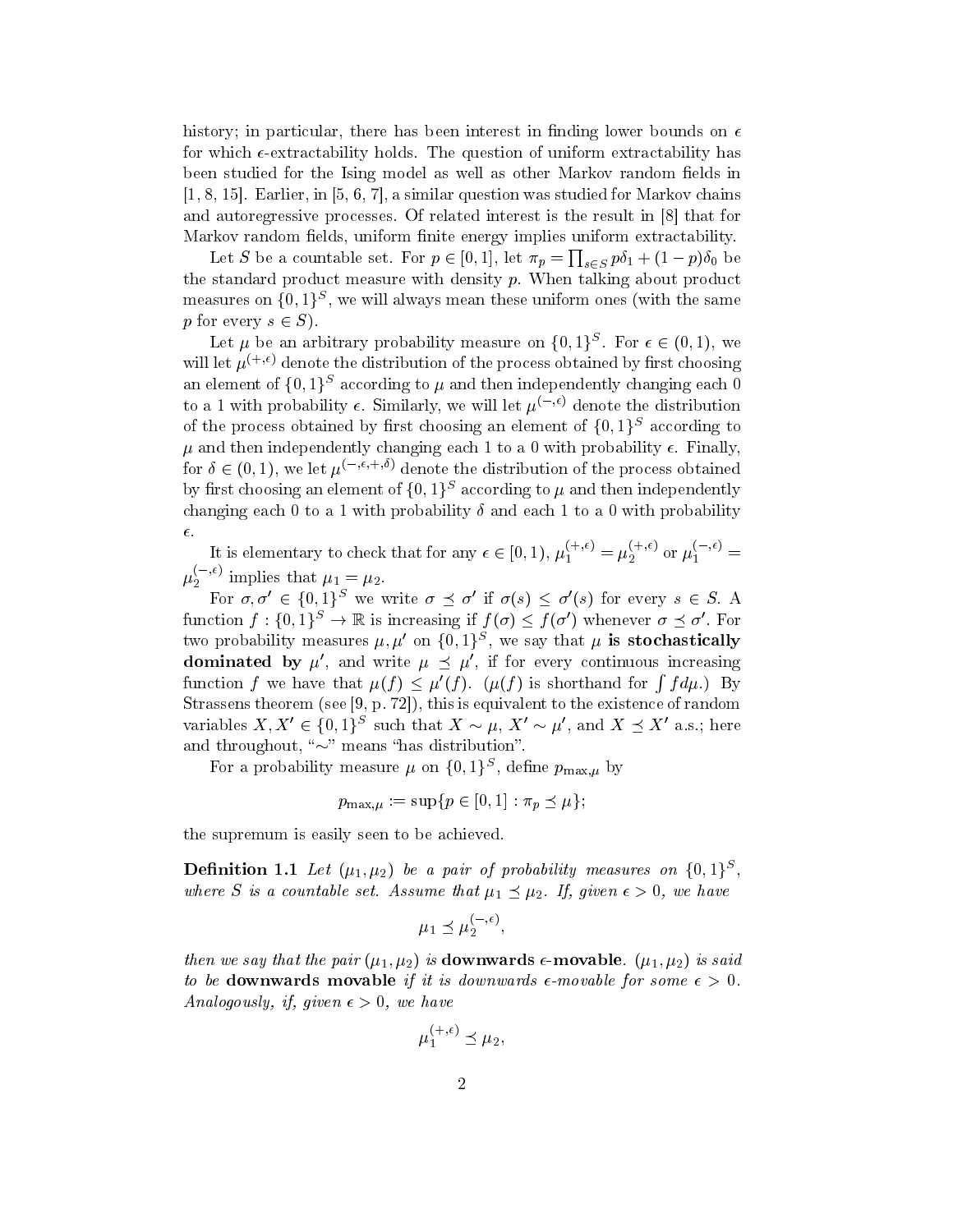then we say that the pair  $(\mu_1, \mu_2)$  is **upwards**  $\epsilon$ -movable, and we say that  $(\mu_1, \mu_2)$  is upwards movable if the pair is upwards  $\epsilon$ -movable for some  $\epsilon > 0$ .

Note that if we restrict to the case where both  $\mu_1$  and  $\mu_2$  are product measures, then these concepts become trivial.

Following is a natural example where a stochastically ordered pair of probability measures is neither downwards nor upwards movable. We assume that the reader is familiar with the Ising model; for a definition and survey, see. e.g., [4] or [9].

**Example 1.2** Let  $\mu^{+,\beta}$  and  $\mu^{-,\beta}$  be the plus and minus states for the Ising model on  $\mathbb{Z}^d$  with zero external field at inverse temperature  $\beta > 0$ . It is well known that  $\mu^{-,\beta} \preceq \mu^{+,\beta}$ , and it is known (see [12]) that  $p_{\max,\mu^{+,\beta}} = p_{\max,\mu^{-,\beta}}$ . Assume that the pair  $(\mu^{-,\beta}, \mu^{+,\beta})$  is upwards  $\epsilon$ -movable for some  $\epsilon > 0$ . It then follows that

$$
(\pi_{p_{\max,\mu^+,\beta}})^{(+,\epsilon)}=(\pi_{p_{\max,\mu^-,\beta}})^{(+,\epsilon)}\preceq(\mu^{-,\beta})^{(+,\epsilon)}\preceq\mu^{+,\beta},
$$

which of course contradicts the definition of  $p_{\max,\mu^{+, \beta}}$ . Therefore the pair is not upwards movable. By symmetry of the model, it is not downwards movable either.  $\Box$ 

Next, we provide an easy example of a pair of measures which is downwards but not upwards movable.

**Example 1.3** Let  $\nu = \frac{1}{2}\pi q + \frac{1}{2}\delta_0$  and  $\mu = \frac{1}{2}\pi p + \frac{1}{2}\delta_0$  where  $q < p$  and where  $\delta_0$  is the measure which puts probability 1 on the configuration of all zeros. It is trivial to check that when  $|S| = \infty$ ,  $(\nu, \mu)$  is downwards but not upwards movable.  $\Box$ 

In  $\lceil 3 \rceil$  a considerable amount of effort was spent on trying to show downwards movability when the pair considered was two stationary distributions. corresponding to two different parameter values, for some specific interacting particle system. In particular, the so called contact process (see [10] for definitions and a survey) was investigated. Considering  $(\mu_1, \mu_2)$ , where  $\mu_i$  is the upper invariant measure for the contact process with infection rate  $\lambda_i$ , it was shown in [3] that if  $\lambda_1 < \lambda_2$ , then the pair is downwards movable.

Another result from [3] is that if  $\mu_1 \preceq \mu_2$ ,  $\mu_2$  satisfies the FKG lattice condition (see [9, p. 78]) and

$$
\inf_{\substack{\tilde{S}\subset S\\|\tilde{S}|<\infty}}\inf_{\substack{s\in \tilde{S}\\s\in \{0,1\}^{\tilde{S}}\setminus s}}\left[\mu_2(\sigma(s)=1 | \sigma(\tilde{S}\setminus s)\equiv \xi) - \mu_1(\sigma(s)=1 | \sigma(\tilde{S}\setminus s)\equiv \xi)\right] > 0
$$

then  $(\mu_1, \mu_2)$  is downwards movable. This however is not sufficient to get the result for the contact process mentioned above since by  $[11]$ , the upper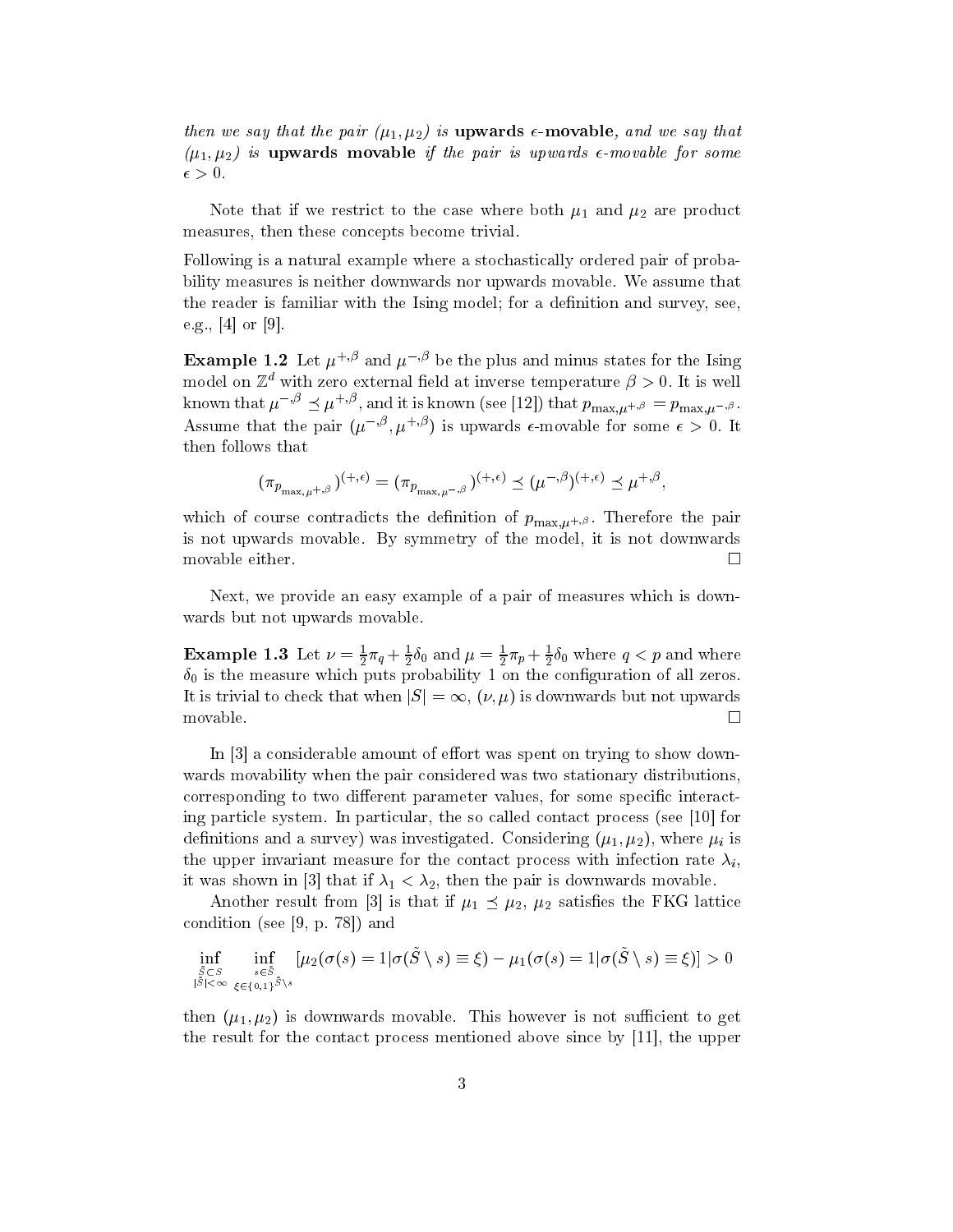invariant measure for the contact process on  $\mathbb Z$  does not satisfy the FKG lattice condition when  $\lambda < 2$ .

In the present paper, we will concentrate on the case where  $\mu_1$  is a product measure but  $\mu_2$  is not. We now proceed with some further explanations and definitions needed to state our main results, Theorems 1.7 and 1.10 below.

If  $p_{\max,\mu} = 0$ , then trivially  $(\pi_{p_{\max,\mu}}, \mu)$  is downwards movable but not upwards movable. Assume next that  $\mu$  is a probability measure with  $p_{\max,\mu}$ 0. If  $p \in [0, p_{\max,\mu})$ , then the pair  $(\pi_p, \mu)$  is trivially upwards movable. It is also easy to see that it is downwards movable by arguing as follows. By Strassen's theorem, we may choose  $X \sim \mu$  and  $Y \sim \pi_{p_{\max,\mu}}$  such that  $X \geq Y$ a.s. Then choose  $\epsilon > 0$  such that  $(1 - \epsilon)p_{\max,\mu} > p$ , and let  $Z \sim \pi_{1-\epsilon}$  be independent of both X and Y. We obtain  $min(X, Z) \geq min(Y, Z)$  a.s., and since  $\min(Y, Z) \sim \pi_{p_{\max,\mu}(1-\epsilon)}$  we conclude that  $\pi_p \preceq \mu^{(-,\epsilon)}$ , as desired.

The final case we are left with (when one of the measures is a uniform product measure) is  $(\pi_{p_{\max,\mu}}, \mu)$  with  $p_{\max,\mu} > 0$ . This pair is by definition not upwards movable, but we believe it is an interesting question to ask if it is downwards movable and this question motivates the following definition.

**Definition 1.4** We say that  $\mu$  is nonrigid if the pair  $(\pi_{p_{\max,\mu}}, \mu)$  is downwards movable and otherwise we will say that  $\mu$  is rigid.

All uniform product measures other than  $\delta_0$  are trivially rigid while all  $\mu$  such that  $p_{\max,\mu} = 0$  are trivially nonrigid. Heuristically, it is natural to expect that as long as  $p_{\text{max},\mu} > 0$ , then typically  $\mu$  should be rigid. This issue turns out to be quite intricate, however; see Proposition 3.1 and Theorem 3.2 below.

**Definition 1.5** We say that  $\mu$  is  $\epsilon$ -insertion tolerant if for any  $s \in S$ , we have that

$$
\mu(\sigma(s) = 1 | \sigma(S \setminus s)) \ge \epsilon \ a.s. \tag{1}
$$

We say that  $\mu$  is uniformly insertion tolerant if it is  $\epsilon$ -insertion tolerant for some  $\epsilon > 0$ . The analogous notions of  $\epsilon$ -deletion tolerant and uniformly deletion tolerant are defined similarly (the "1" is replaced by "0"). Finally, we say  $\mu$  has finite  $\epsilon$ -energy if it is both  $\epsilon$ -insertion tolerant and  $\epsilon$ -deletion tolerant, and that it has uniform finite energy if it has finite  $\epsilon$ -energy for some  $\epsilon > 0$ .

Closely related are the following notions of extractability.

**Definition 1.6** We call  $\mu$  e-upwards extractable if there exists a probability measure v such that  $\mu = \nu^{(+,\epsilon)}$ . We call  $\mu$  uniformly upwards extractable if it is  $\epsilon$ -upwards extractable for some  $\epsilon > 0$ . The notions of  $\epsilon$ -downwards extractable and uniformly downwards extractable are defined analogously (the "+" is replaced by "-"). Finally,  $\mu$  is called  $\epsilon$ extractable if there exists a probability measure  $\nu$  such that  $\mu = \nu^{(-,\epsilon, +,\epsilon)}$ , and it is called uniformly extractable if it is  $\epsilon$ -extractable for some  $\epsilon > 0$ .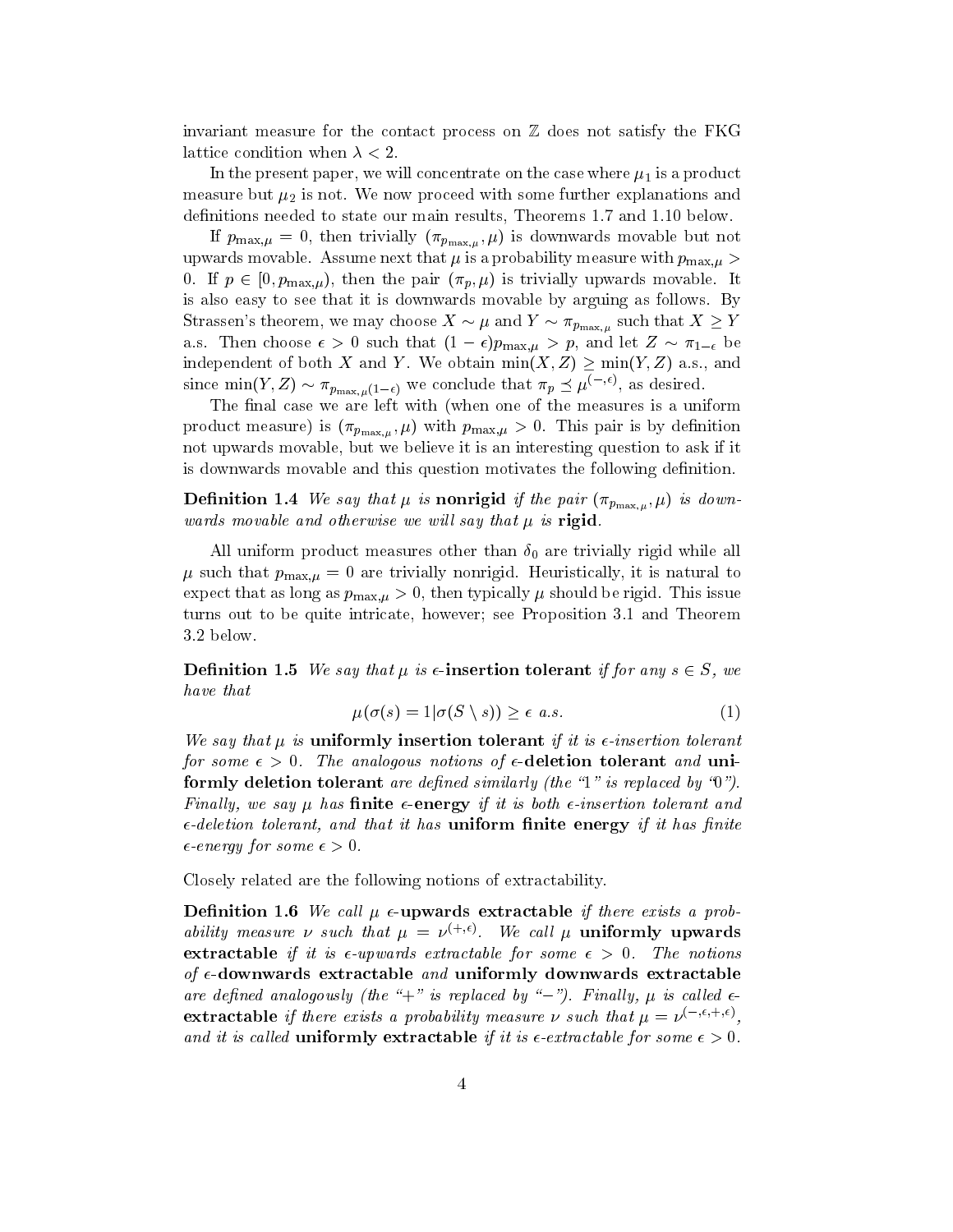We are now equipped with all the definitions needed to state our main theorem. We refer to Figure 1 for a comprehensive diagram over the implications and non-implications that the theorem asserts.

**Theorem 1.7** Let S be a countable set and consider the following properties of a probability measure  $\mu$  on  $\{0,1\}^S$ .

- (I)  $\mu$  is uniformly upwards extractable.
- $(II)$   $\mu$  is uniformly insertion tolerant.
- (III)  $\mu$  is rigid.
- (IV) There exists a  $p > 0$  such that  $\pi_p \preceq \mu$ .

We then have that  $(I) \Rightarrow (II) \Rightarrow (IV)$  and that  $(I) \Rightarrow (III) \Rightarrow (IV)$  while none of the four corresponding reverse implications hold. Also, (III) does not imply (II). Moreover, with  $S = \mathbb{Z}$ , there exist translation invariant examples for all of the asserted nonimplications.

In addition, it turns out that (IV) does not even imply "(II) or (III)"; see Remark 3.4. Note that we have not managed to work out whether or not  $(II)$  implies  $(III)$ .



Figure 1. Hasse diagram of the implications between properties (I),  $(II)$ ,  $(III)$  and  $(IV)$  in Theorem 1.7: we have proved that one property implies another iff there is a downwards path in the diagram from the former to the latter. We do not know whether the dashed line between (II) and (III) should be there or not, i.e., whether or not uniform insertion tolerance implies rigidity. As will be seen in Theorem 1.9, the desired implication (II)  $\Rightarrow$  (III) holds under an additional FKGlike assumption. If we restrict to finite  $S$ , then some of the implications will turn into equivalences; see Theorem 1.10.

Some of the asserted implications are easy:  $(I)$  trivially implies  $(II)$ . The implication (III)  $\Rightarrow$  (IV) is also trivial as we saw. It is a direct application of Holley's inequality (see, e.g., [4, Theorem 4.8]) to see that  $\epsilon$ -insertion tolerance implies that  $\pi_{\epsilon} \preceq \mu$ , whence (II) implies (IV). Thus, apart from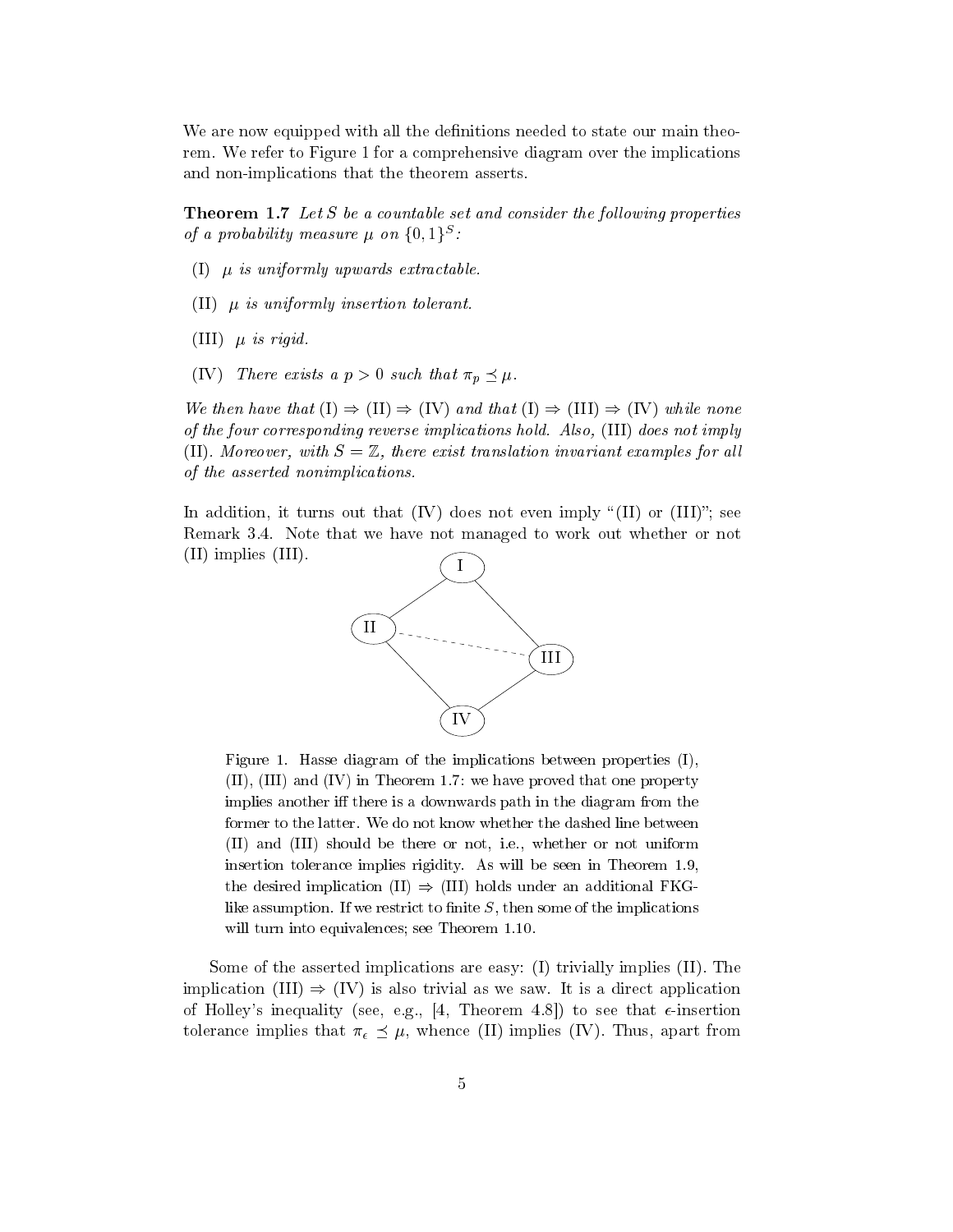the implication (I)  $\Rightarrow$  (III) (which is in fact not so hard either), we see all the implications claimed in the theorem. Therefore our interest in Theorem 1.7 is more in the counterexamples showing the distinction between some of these properties rather than in the implications.

As mentioned above, we do not know in general whether (II) implies (III). However Theorem 1.9 provides us with a partial answer, telling us that this is true under the extra assumption of  $\mu$  being downwards FKG, a property weaker than satisfying the FKG lattice condition and defined as follows.

**Definition 1.8** A measure  $\mu$  on  $\{0,1\}^S$  is downwards FKG if for any finite  $S' \subset S$  and any increasing subsets A, B

$$
\mu(A \cap B | \sigma(S') \equiv 0) \ge \mu(A | \sigma(S') \equiv 0) \mu(B | \sigma(S') \equiv 0).
$$

The concept of downwards FKG was made explicit in [12], and was further studied in [2], where it was proved that the upper invariant measure for the contact process is downwards FKG.

**Theorem 1.9** Let  $\mu$  be a translation invariant downwards FKG measure on  $\{0,1\}^{\mathbb{Z}^d}$ . Then (II) implies (III).

Of course, some of the nonimplications in Theorem 1.7 can become implications under appropriate auxiliary assumptions. For instance, for probability measures  $\mu$  on  $\{0,1\}^{\mathbb{Z}}$  satisfying translation invariance and conditional negative association (see [14] for a definition of the latter),  $(IV)$  implies  $(III)$ . This follows readily from results in  $|14|$ ; we omit the proof.

Another situation in which further implications between the various properties arise, is when S is taken to be finite. By the support of a measure  $\mu$ on  $\{0,1\}^S$ , denoted  $\text{supp}(\mu)$ , we mean  $\{\xi \in \{0,1\}^S : \mu(\sigma(S) \equiv \xi) > 0\}.$ 

**Theorem 1.10** Let S be finite, and consider properties  $(I)$ - $(IV)$  of probability measures on  $\{0,1\}^S$ . We then have

$$
(I) \Leftrightarrow (II) \Leftrightarrow \text{supp}(\mu) \text{ is an up-set}, \tag{2}
$$

 $and$ 

$$
(III) \Leftrightarrow (IV) \Leftrightarrow \mu(\sigma(S) \equiv 1) > 0. \tag{3}
$$

Consequently, the properties in  $(2)$  imply those in  $(3)$  but not vice versa. Note in particular that if we are in the full support case, then  $(I)$ - $(IV)$  all hold.

The rest of this paper is organized as follows. In Sections  $2-3$ , we will establish a number of auxiliary results, in Section 4, we prove Theorem 1.9 and in Section 5, we tie things together giving proofs of Theorems 1.7 and 1.10. Finally, in Section 6, we list some open problems.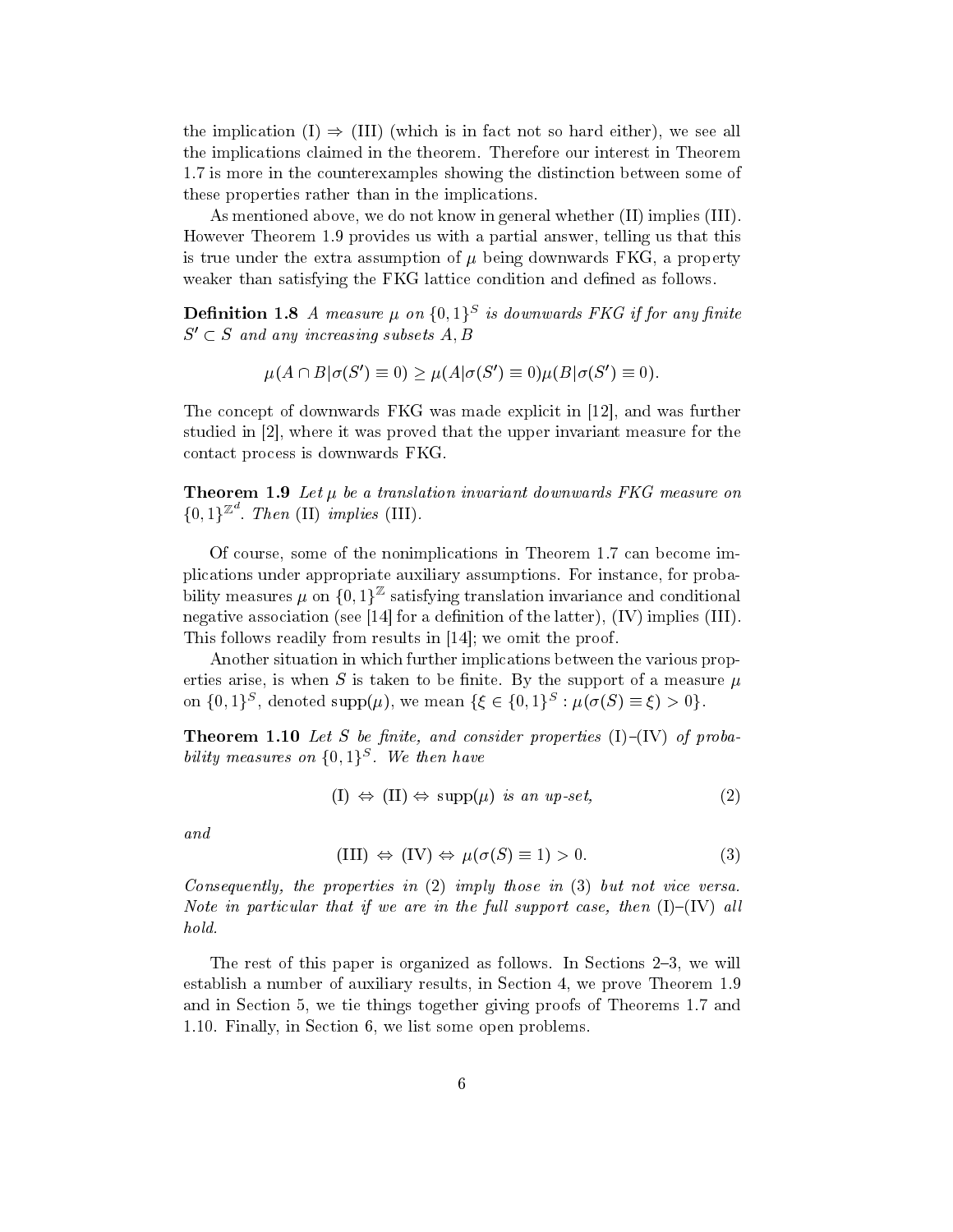#### $\overline{2}$ Uniform insertion tolerance and upwards  ${\rm extractability}$

In this section we focus on uniform upwards extractability (property  $(I)$ ) and uniform insertion tolerance (property  $(II)$ ). Proposition 2.1 provides an equivalence between these properties when  $S$  is finite, while Theorem 2.2 exhibits a contrasting scenario for  $S$  countable.

**Proposition 2.1** If S is finite and  $\mu$  is a probability measure on  $\{0,1\}^S$ , then the following are equivalent:

- (i) uniform insertion tolerance.
- (ii) uniform upwards extractability, and
- (iii)  $\text{supp}(\mu)$  is an up-set.

**Theorem 2.2** For S countably infinite, there exists a probability measure  $\mu$  on  $\{0,1\}^S$  that is uniformly insertion tolerant but not uniformly upwards extractable. Moreover, we can take  $\mu$  to be a translation invariant measure on  $\{0,1\}^{\mathbb{Z}}$ .

**Proof of Proposition 2.1.** (i)  $\Rightarrow$  (iii) and (ii)  $\Rightarrow$  (i) are immediate, and so it only remains to show (iii)  $\Rightarrow$  (ii).

In what follows, given a configuration  $\sigma \in \{0,1\}^S$ ,  $|\sigma|$  will be the number of 1's in  $\sigma$ . If there is to exist a  $\nu$  such that  $\mu = \nu^{(+,\epsilon)}$  with  $\epsilon \in [0,1)$ , it is not hard to see that we must have

$$
\nu(\sigma) = \sum_{\tilde{\sigma} \preceq \sigma} (-\epsilon)^{|\sigma| - |\tilde{\sigma}|} (1 - \epsilon)^{|\tilde{\sigma}| - |S|} \mu(\tilde{\sigma}) \,\forall \sigma \in \{0, 1\}^S. \tag{4}
$$

This can be verified through a direct calculation, but it is easier to calculate  $\nu^{(+,\epsilon)}(\sigma)$  and check that it is indeed equal to  $\mu(\sigma)$ , as follows.

$$
\nu^{(+,\epsilon)}(\sigma) = \sum_{\sigma_1 \preceq \sigma} \epsilon^{|\sigma| - |\sigma_1|} (1 - \epsilon)^{|S| - |\sigma|} \nu(\sigma_1)
$$
  
\n
$$
= \sum_{\sigma_1 \preceq \sigma} \epsilon^{|\sigma| - |\sigma_1|} (1 - \epsilon)^{|S| - |\sigma|} \sum_{\sigma_2 \preceq \sigma_1} (-\epsilon)^{|\sigma_1| - |\sigma_2|} (1 - \epsilon)^{|\sigma_2| - |S|} \mu(\sigma_2)
$$
  
\n
$$
= \sum_{\sigma_1 \preceq \sigma} \sum_{\sigma_2 \preceq \sigma_1} \epsilon^{|\sigma| - |\sigma_1|} (-\epsilon)^{|\sigma_1| - |\sigma_2|} (1 - \epsilon)^{|\sigma_2| - |\sigma|} \mu(\sigma_2)
$$
  
\n
$$
= \sum_{\sigma_2} (1 - \epsilon)^{|\sigma_2| - |\sigma|} \mu(\sigma_2) \sum_{\sigma_1 : \sigma_2 \preceq \sigma_1 \preceq \sigma} \epsilon^{|\sigma| - |\sigma_1|} (-\epsilon)^{|\sigma_1| - |\sigma_2|}.
$$

If we fix  $\sigma_2$ , then the binomial theorem gives that the last summation is equal to 0 unless  $\sigma_2 = \sigma$  in which case it is equal to 1. We therefore easily obtain that  $\nu^{(+,\epsilon)}(\sigma) = \mu(\sigma)$  for every  $\sigma$ .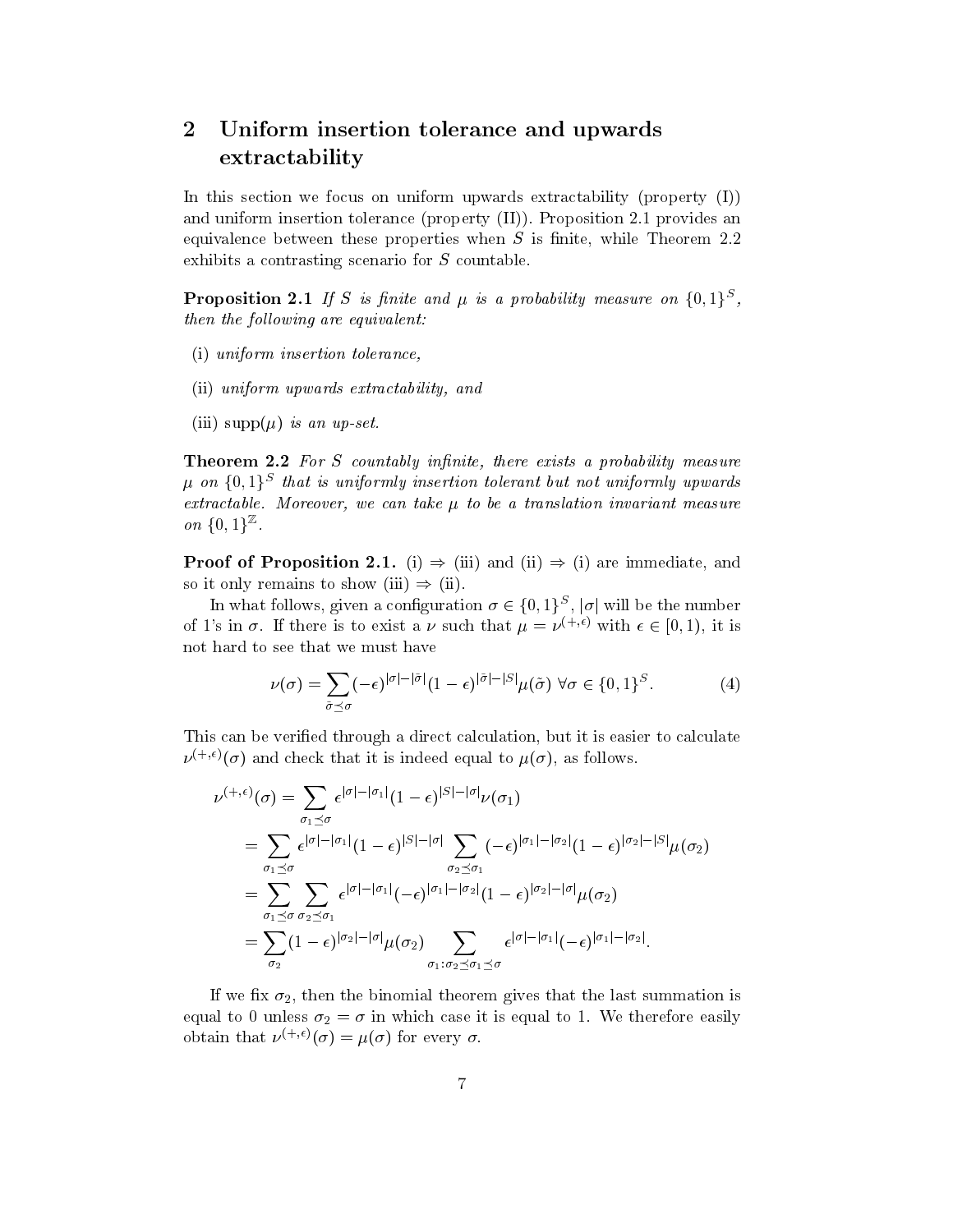What remains is to check that  $\nu(\sigma) \geq 0$  for all  $\sigma$ . From (4) it is immediate that  $\nu(\sigma) = 0$  for every  $\sigma \notin \text{supp}(\mu)$  since  $\text{supp}(\mu)$  is an up-set. For  $\sigma \in$  $\text{supp}(\mu)$  on the other hand, it is easy to see that if we do this construction for different  $\epsilon$ 's, then we get

$$
\lim_{\epsilon \to 0} \nu(\sigma) = \mu(\sigma).
$$

Since  $\mu(\sigma) > 0$  for all  $\sigma \in \text{supp}(\mu)$  and  $|S| < \infty$ , for  $\epsilon > 0$  small enough, we get that  $\nu(\sigma) > 0$  for all  $\sigma \in \text{supp}(\mu)$ . This shows that  $\mu$  is  $\epsilon$ -upwards extractable for all such  $\epsilon$ .  $\Box$ 

**Proof of Theorem 2.2.** Let  $S = \bigcup_{k=2}^{\infty} S_k$ , where

$$
S_k = ((k, 1), (k, 2), \ldots, (k, k)).
$$

We will take the probability measure  $\mu$  on  $\{0,1\}^S$  to be the product measure

$$
\mu = \mu_2 \times \mu_3 \times \cdots \tag{5}
$$

where each  $\mu_k$  is a probability measure on  $\{0,1\}^{S_k}$ . The  $\mu_k$ 's are constructed as follows, drawing heavily on an example in [8]. For  $\sigma \in \{0,1\}^{S_k}$ , let

$$
\mu_k(\sigma) = \begin{cases} \frac{4}{3}2^{-k} & \text{if the number of 1's in } \sigma \text{ is even} \\ \frac{2}{3}2^{-k} & \text{if the number of 1's in } \sigma \text{ is odd.} \end{cases}
$$
 (6)

We may think of  $\mu_k$  as the distribution of a  $\{0,1\}^{S_k}$ -valued random variable  $X_k$  obtained by first tossing a biased coin with heads-probability  $\frac{2}{3}$ , and if heads pick the components of  $X_k$  i.i.d.  $(\frac{1}{2},\frac{1}{2})$  conditioned on an even number of 1's, while if tails pick the components i.i.d.  $(\frac{1}{2}, \frac{1}{2})$  conditioned on an odd number of 1's. One can also check that this distribution is the same as choosing all but (an arbitrary) one of the variables according to  $\pi_{1/2}$  and then taking the last variable to be 1 with probability  $1/3$  ( $2/3$ ) if there are an even (odd) number of 1's in the other bits. This last description immediately implies that  $\mu_k$  is  $\frac{1}{3}$ -insertion tolerant. Because of the product structure in (5), this property is inherited by  $\mu$ , which therefore is uniformly insertion tolerant

It remains to show that  $\mu$  is not uniformly upwards extractable. To this end, let X be a  $\{0,1\}^S$ -valued random variable with distribution  $\mu$ , and for  $k=2,3,...$  let  $Y_k$  denote the number of 1's in  $X(S_k)$ . It is immediate from  $(6)$  that

$$
\mathbb{P}(Y_k \text{ is even}) = \frac{2}{3} \tag{7}
$$

for each k. Using our last description of  $\mu_k$ , the weak law of large numbers implies that

$$
\frac{Y_k}{k} \to \frac{1}{2}
$$
 in probability as  $k \to \infty$ .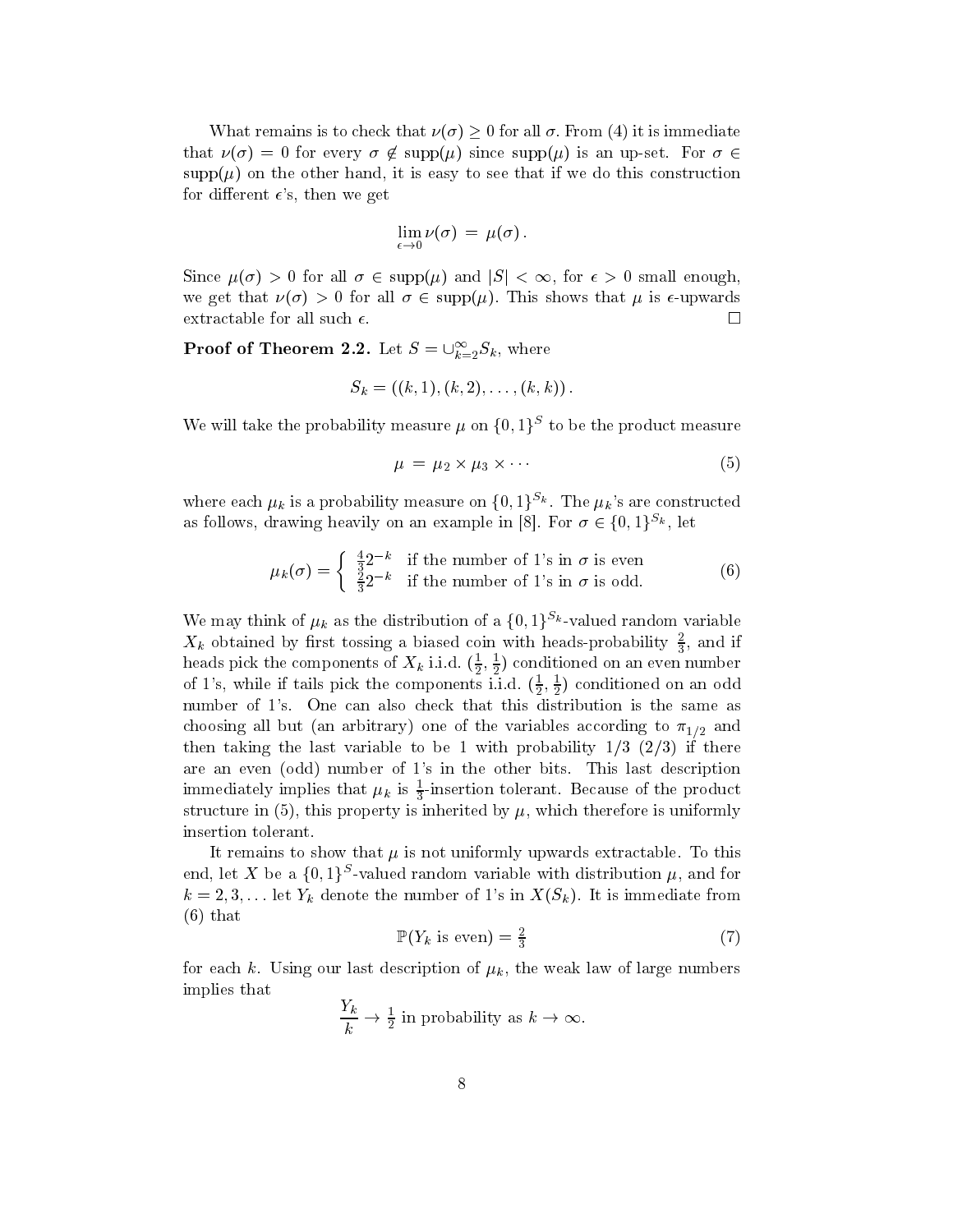Hence, in particular,

$$
\lim_{k \to \infty} \mathbb{P}(Y_k \le k - m) = 1 \tag{8}
$$

for any fixed  $m$ .

Now assume (for contradiction) that  $\mu = \nu^{(+,\epsilon)}$  for some fixed  $\epsilon > 0$ ; since  $\mu$  being  $\epsilon_2$ -upwards extractable implies it is  $\epsilon_1$ -upwards extractable for  $\epsilon_1 < \epsilon_2$ , we may without loss of generality assume that  $\epsilon \leq 1/3$ . Pick X' according to  $\nu$ ; we may then suppose that X has been obtained from X' by randomly switching 0's to 1's independently with probability  $\epsilon$ . The intuition behind the argument leading up to a contradiction is that the process of independently flipping 0's to 1's will cancel all preferences of ending up with an even number of 1's.

If  $X'(S_k)$  contains precisely l 0's, then the conditional probability (given  $X'$  that an even number of these switch to 1's when going from  $X'$  to X is easily seen to equal

$$
\tfrac{1}{2} + \tfrac{1}{2}(1-2\epsilon)^l
$$

The easiest way to see this is using an equivalent random mechanism where each 0 independently "updates" with probability  $2\epsilon$  and then all the sites which have updated then independently actually switch to a 1 with probability  $1/2$ . It follows that the conditional probability (again given X') that  $Y_k$  is odd is at least

$$
\min\{\tfrac{1}{2} + \tfrac{1}{2}(1-2\epsilon)^l, \tfrac{1}{2} - \tfrac{1}{2}(1-2\epsilon)^l\} = \tfrac{1}{2} - \tfrac{1}{2}(1-2\epsilon)^l.
$$

Now pick m large enough so that  $\frac{1}{2} - \frac{1}{2}(1 - 2\epsilon)^m > \frac{5}{12}$ . Since  $X' \preceq X$  a.s., we get from  $(8)$  that

$$
\lim_{k\to\infty}\mathbb{P}(A_k)\,=\,1
$$

where  $A_k$  is the event that there are at least m 0's in  $X'(S_k)$ . This gives

$$
\lim_{k \to \infty} \mathbb{P}(Y_k \text{ is odd}) \geq \lim_{k \to \infty} \mathbb{P}(Y_k \text{ is odd} | A_k) \mathbb{P}(A_k)
$$
  
 
$$
\geq (\frac{1}{2} - \frac{1}{2}(1 - 2\epsilon)^m) \lim_{k \to \infty} \mathbb{P}(A_k) > \frac{5}{12}
$$

This clearly contradicts (7).

We now translate this example into the setting of translation invariant distributions on  $\{0, 1\}^{\mathbb{Z}}$ .

Begin with randomly designating either all even integers or all odd integers (each with probability  $\frac{1}{2}$ ) in the index set Z to represent copies of  $S_2$ . Assume that we happened to choose the even integers (the other case is handled analogously). Then we toss another fair coin to decide whether to put i.i.d. copies of  $X(S_2)$  on the pairs  $\{\ldots, (-4, -2), (0, 2), (4, 6), \ldots\}$  in  $\mathbb{Z}$ , or on  $\{ \ldots (-2,0), (2,4), (6,8), \ldots \}$ . Then use one more fair coin to decide whether  $\{ \ldots -3, 1, 5, 9, \ldots \}$  or  $\{ \ldots, -1, 3, 7, 11, \ldots \}$  should be designated for i.i.d. copies of  $X(S_3)$ , and once this is decided toss a fair three-sided coin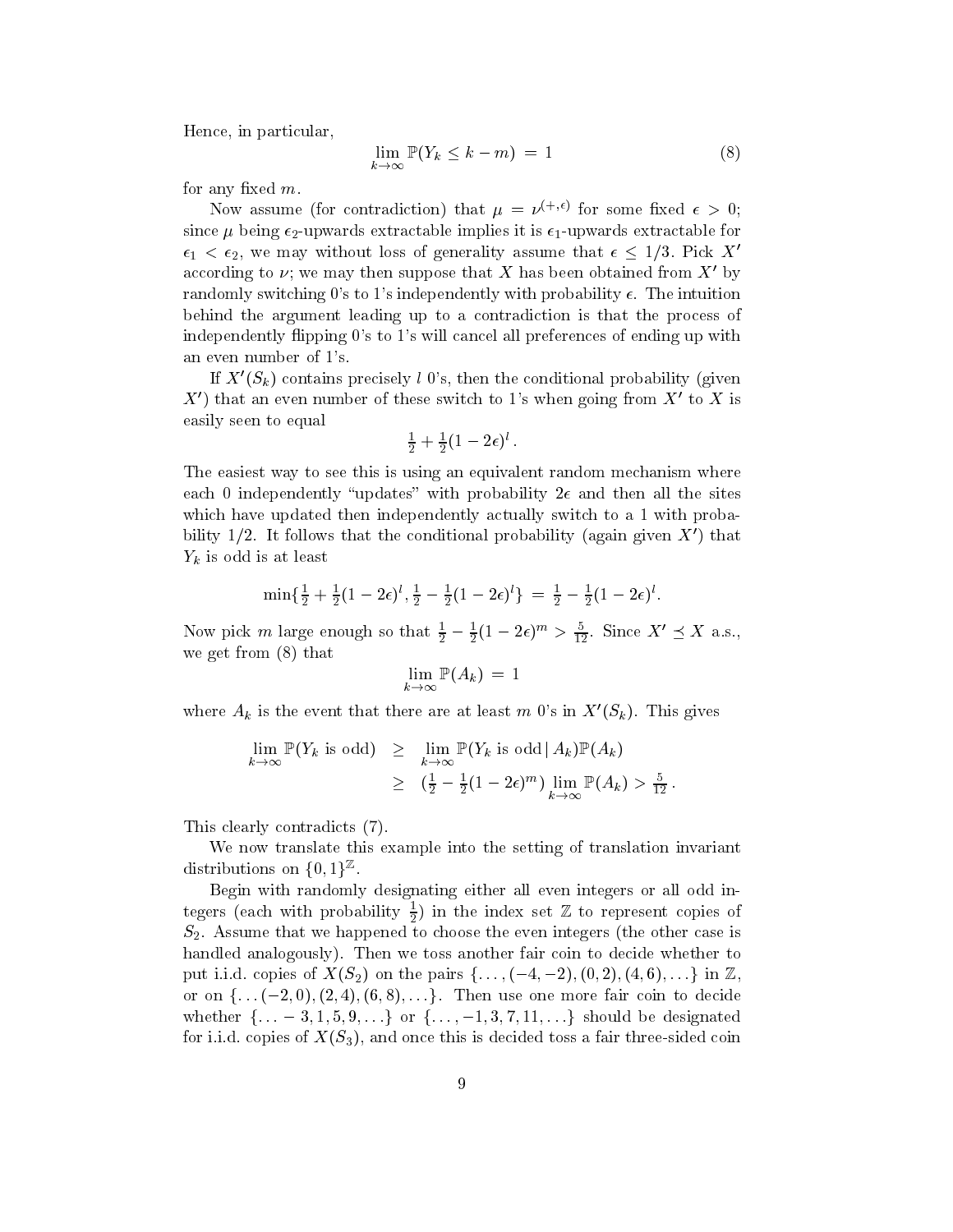to choose one of the three possible placements of the length-3 blocks in this subsequence to put these copies. And so on.

This makes the resulting process  $X^*$  translation invariant. Also, since the property of  $\epsilon$ -insertion tolerance is obviously closed under convex combinations, we easily obtain that  $X^*$  is  $\frac{1}{3}$ -insertion tolerant and therefore uniformly insertion tolerant.

Furthermore, for any  $k \geq 2$ , we may apply (7) to the i.i.d. copies of  $X(S_k)$ to deduce that with probability 1 there will exist  $i \in \{0, 1, ..., k2^{k-1} - 1\}$ such that

$$
\lim_{n \to \infty} \frac{1}{n} \sum_{j=1}^{n} \mathbf{1}_{B_{i,j,k}} = \frac{2}{3}
$$
 (9)

where  $B_{i,j,k}$  denotes the event that the number of 1's in

$$
\{i+jk2^{k-1}, i+jk2^{k-1}+2^{k-1}, i+jk2^{k-1}+2 \cdot 2^{k-1}, \ldots, i+jk2^{k-1}+(k-1)2^{k-1}\}
$$

is even. The right way to think of  $i$  is that it is the first place to the right of the origin where a copy of  $X(S_k)$  starts. The summation variable j on the other hand, makes us jump to the starting points of all the other copies of  $X(S_k)$  to the right of the origin. Furthermore, by arguing as in for the nontranslation invariant construction, we have that if  $X^*$  is uniformly upwards extractable, then for large k the limit in (9) will be less than  $1 - \frac{5}{12} = \frac{7}{12}$  for all  $i \in \{0, 1, ..., k2^{k-1} - 1\}$ . But this contradicts (9), so we can conclude that  $X^*$  is not uniformly upwards extractable.  $\Box$ 

Note, finally, that the examples in the above proof also show that uniform finite energy does not imply uniform extractability.

#### Rigidity 3

We now proceed to discuss the issue of when a measure is rigid. As mentioned in the introduction, any measure which does not dominate a nontrivial product measure is trivially nonrigid and so it would be more interesting to have a nonrigid measure which dominates a nontrivial product measure; such a measure is provided in Theorem 3.2 below.

**Proposition 3.1** If S is finite and  $\mu$  is a probability measure on  $\{0,1\}^S$ , then the following are equivalent.

- (i)  $\mu$  dominates  $\pi_p$  for some  $p > 0$ ,
- (ii)  $\mu$  is rigid, and
- (iii)  $\mu(\sigma(S) \equiv 1) > 0$ .

This does not extend to infinite  $S$ , as shown in the following result.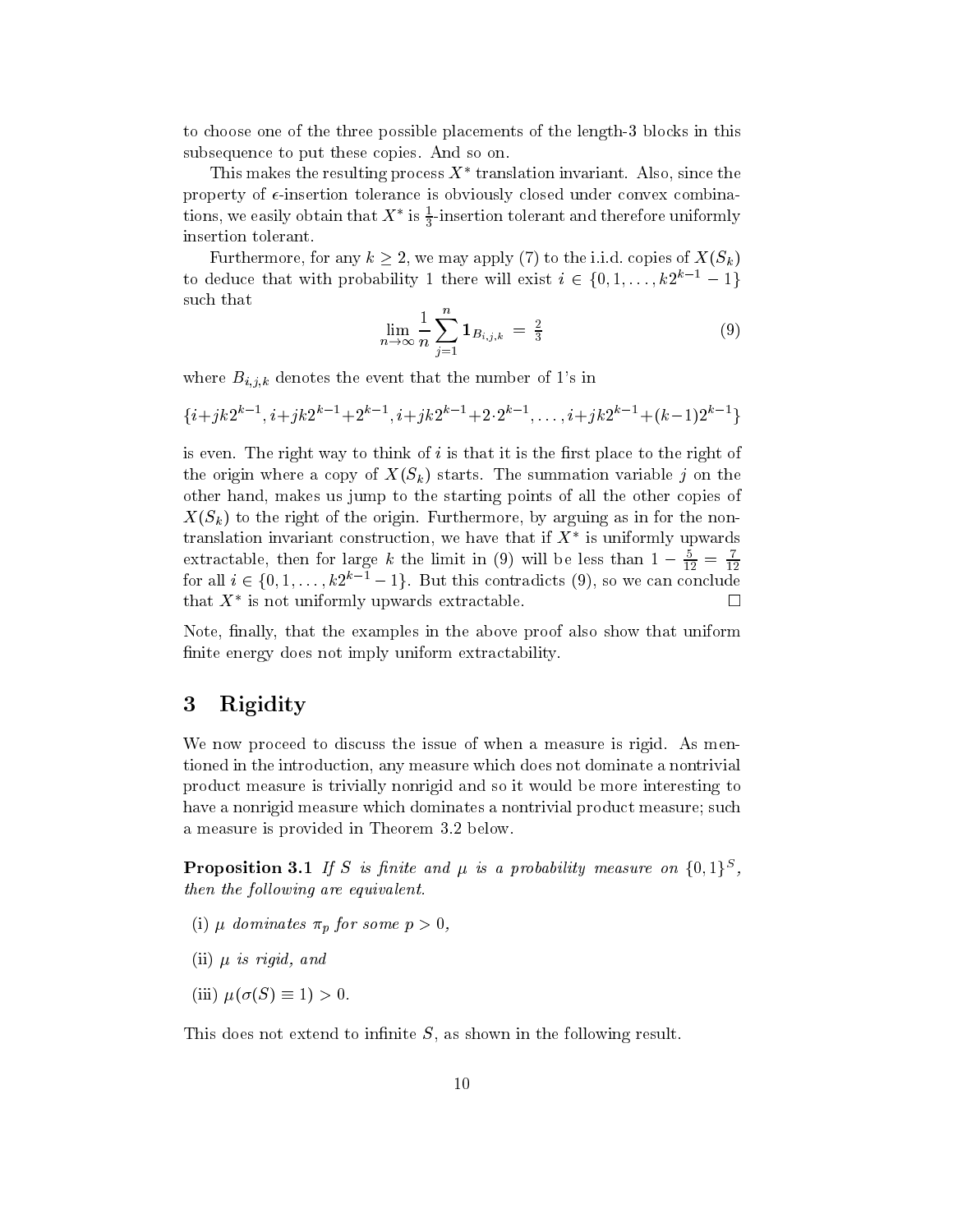**Theorem 3.2** For S countably infinite, there exists a  $\mu$  which dominates a nontrivial product measure  $\pi_p$  but is nevertheless nonrigid. Moreover, we can take  $\mu$  to be a translation invariant measure on  $\{0,1\}^{\mathbb{Z}}$ .

**Proof of Proposition 3.1.** It is easy to see that the condition that  $\mu$ dominates  $\pi_p$  for some  $p > 0$  is equivalent to the condition that  $\mu(\sigma(S) \equiv$ 1) > 0. Also, recall that if  $\mu$  is rigid it must dominate a non-trivial product measure.

To make the proof complete, it only remains to show that (i) and (iii) of the statement imply that  $\mu$  is rigid. We have  $\pi_{p_{\max,\mu}} \preceq \mu$ , so that

$$
\pi_{p_{\max,\mu}}(A) \le \mu(A) \tag{10}
$$

for all increasing events  $A \subseteq \{0,1\}^S$ . We next claim that

$$
\exists A \neq \emptyset, \{0,1\}^S \text{ such that } A \text{ is increasing and } \pi_{p_{\max,\mu}}(A) = \mu(A). \tag{11}
$$

To see this, note that if we had strict inequality in  $(10)$  for all such nontrivial increasing events A, then we could find a sufficiently small  $\delta > 0$  so that

$$
\pi_{p_{\max,\mu}+\delta}(A)~<~\mu(A)
$$

for all such  $A$  (this uses the finiteness of  $S$ ), contradicting the definition of  $p_{\max,\mu}$ . Now, for such an A we have that  $\mu(A) \geq \mu(\sigma(S) \equiv 1) > 0$  and hence for any  $\epsilon > 0$ 

$$
\mu^{(-,\epsilon)}(A)\,<\,\mu(A)
$$

(again because  $S$  is finite), which in combination with  $(11)$  yields

$$
\pi_{p_{\max,\mu}} \not\preceq \mu^{(-,\epsilon)}
$$

Since  $\epsilon > 0$  was arbitrary,  $\mu$  is rigid.

It will be convenient for the proof of Theorem 3.2 to have the following lemma, whose elementary proof we omit.

**Lemma 3.3** For  $k \ge 1$ ,  $p \in (0,1)$  and  $m \in \{0,1,\ldots,k\}$ , write  $\rho_{k,p,m}$  for the distribution of a Binomial $(k, p)$  random variable conditioned on taking value at least m. For  $p_1 \leq p_2$ , we have

$$
\rho_{k,p_1,m} \ \preceq \ \rho_{k,p_2,m} \ .
$$

**Proof of Theorem 3.2.** As in the proof of Theorem 2.2, we take  $S =$  $\bigcup_{k=2}^{\infty} S_k$  where  $S_k = ((k,1),(k,2),\ldots,(k,k))$ , and the probability measure  $\mu$ on  $\{0,1\}^S$  to be the product measure

$$
\mu = \mu_2 \times \mu_3 \times \cdots
$$

 $\Box$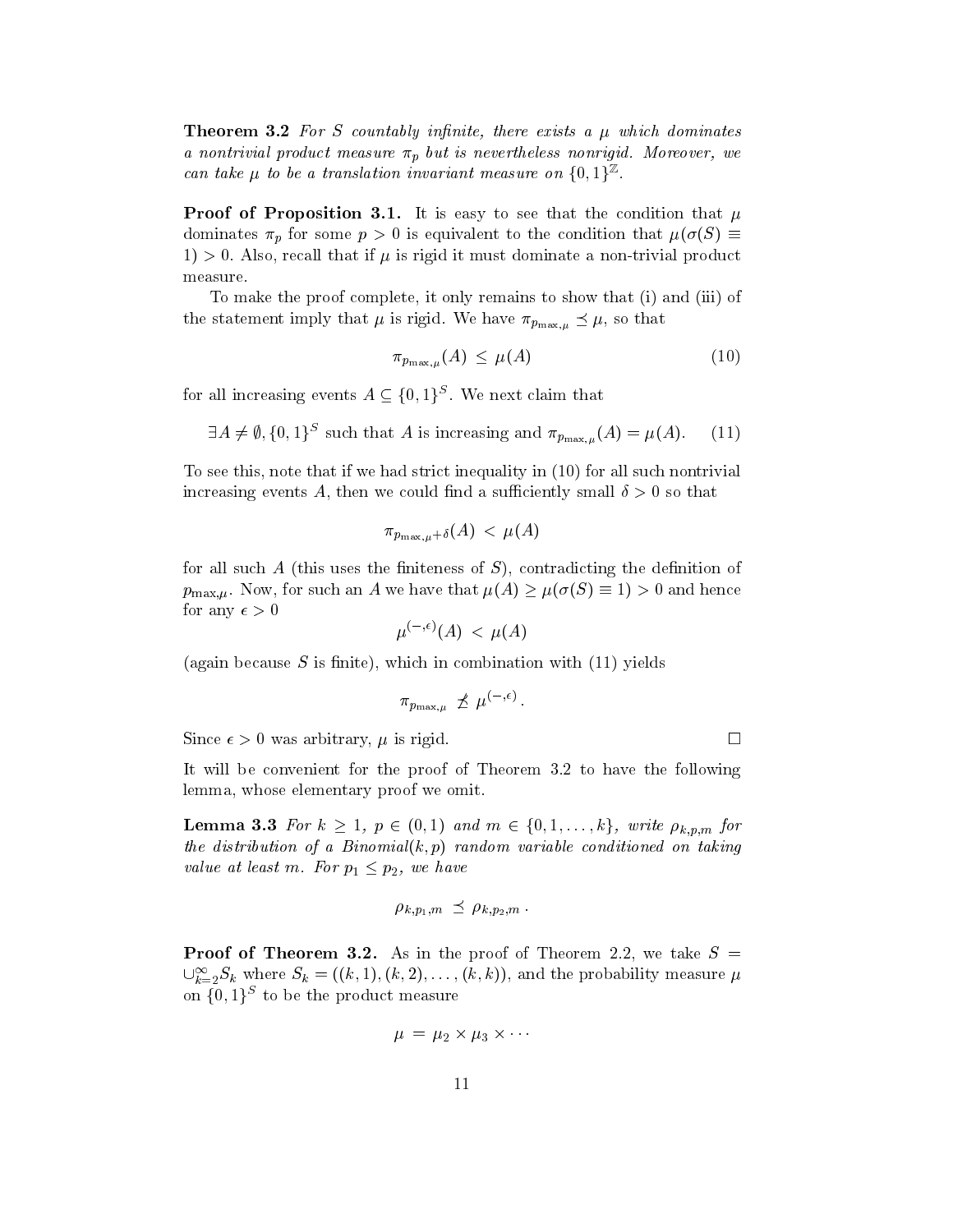where each  $\mu_k$  is a probability measure on  $\{0,1\}^{S_k}$ . This time, we take the  $\mu_k$ 's to be as follows. For  $\sigma \in \{0,1\}^{S_k}$ , set

$$
\mu_k(\sigma) = \begin{cases} k^{-1} 2^{-k} & \text{if the number of 1's in } \sigma \text{ is exactly 1,} \\ 1 - 2^{-k} & \text{if } \sigma = (1, 1, 1, \dots, 1), \\ 0 & \text{otherwise.} \end{cases}
$$
(12)

We now make three claims about the  $\mu_k$  measures:

CLAIM 1.  $p_{\max,\mu_k} \geq \frac{1}{2}$  for all k.

CLAIM 2.  $\lim_{k\to\infty} p_{\max,\mu_k} = \frac{1}{2}$ .

CLAIM 3. For any fixed  $\epsilon < \frac{1}{2}$ , we have for all k sufficiently large that

 $\mu_k^{(-,\epsilon)} \succeq \pi_{\frac{1}{2}}$ 

where  $\pi_{\frac{1}{2}}$  is product measure with  $p = \frac{1}{2}$  on  $\{0, 1\}^{S_k}$ .

We slightly postpone proving the claims, and first show how they imply the existence of a nonrigid measure that dominates  $\pi_{\frac{1}{2}}$ .

Let us modify S and  $\mu$  slightly by setting, for  $m \geq 2$ ,

$$
\tilde{S}_m\,=\,\cup_{k=m}^\infty S_k
$$

and

$$
\tilde{\mu}_m = \mu_m \times \mu_{m+1} \times \cdots \tag{13}
$$

so that in other words  $\tilde{\mu}_m$  is the probability measure on  $\{0, 1\}^{\tilde{S}_m}$  which arises by projecting  $\mu$  on  $\{0,1\}^{S_m}$ .

Using the product structure (13), we get from CLAIM 1 that  $p_{\text{max},\tilde{\mu}_m} \geq \frac{1}{2}$ (for any m), and from CLAIM 2 that  $p_{\max,\tilde{\mu}_m} \leq \frac{1}{2}$  (for any m). Hence

$$
p_{\max,\tilde{\mu}_m} = \frac{1}{2}
$$

for any m. Fixing  $\epsilon \in (0, 1/2)$ , we can also deduce from (13) and CLAIM 3 that

$$
\tilde{\mu}_m^{(-,\epsilon)} \succeq \pi_{\frac{1}{2}} = \pi_{p_{\max,\tilde{\mu}_m}} \tag{14}
$$

for m sufficiently large. For such m we thus have that  $\tilde{\mu}_m$  is nonrigid.

It remains to prove CLAIM 1, CLAIM 2 and CLAIM 3.

CLAIM 1 is the same as saying that  $\mu_k \succeq \pi_{\frac{1}{2}}$ . This is immediate to verify, but the best way to think about it is as follows. Suppose that we pick  $X_k \in \{0,1\}^{S_k}$  according to  $\pi_{\frac{1}{2}}$ , and if  $X_k = (0,0,\ldots,0)$  then we switch one of the 0's (chosen uniformly at random) to a 1, while otherwise we switch all 0's to 1's. The resulting random element of  $\{0,1\}^{S_k}$  then has distribution  $\mu_k$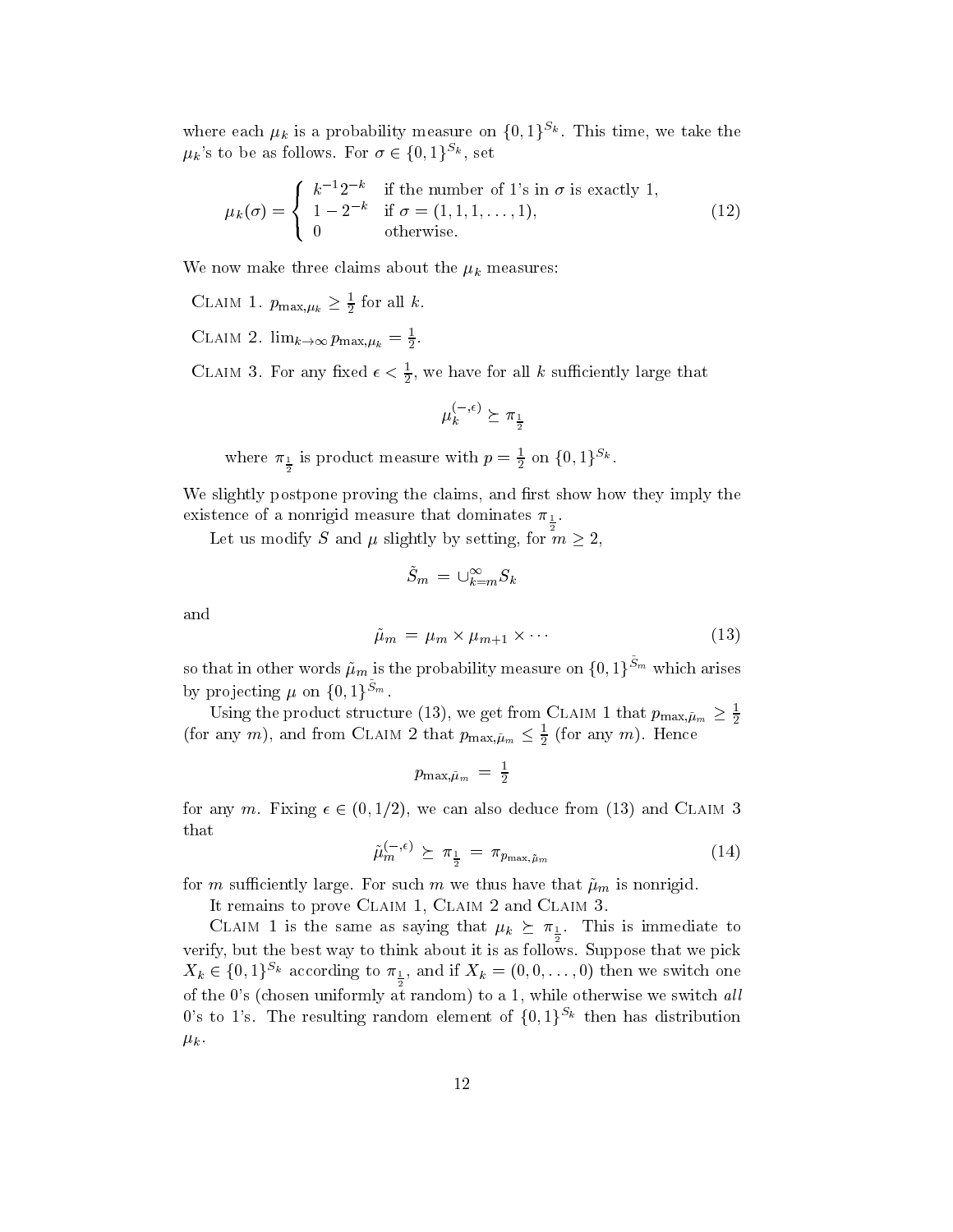To prove CLAIM 2, it suffices (in view of CLAIM 1) to prove that

$$
\limsup_{k \to \infty} p_{\max,\mu_k} \le \frac{1}{2}
$$

and to this end it is enough to show for any  $\delta > 0$  that

$$
\mu_k \not\geq \pi_{\frac{1}{2} + \delta} \tag{15}
$$

for all sufficiently large k. Let  $A_k$  denote the event of seeing at most one 1 in  $\{0,1\}^{S_k}$ ; then  $A_k$  is a decreasing event and its complement  $\neg A_k$  is increasing. Now simply note that

$$
\frac{\mu_k(A_k)}{\pi_{\frac{1}{2}+\delta}(A_k)} = \frac{(\frac{1}{2})^k}{(\frac{1}{2}-\delta)^k + k(\frac{1}{2}+\delta)(\frac{1}{2}-\delta)^{k-1}}
$$
(16)

which tends to  $\infty$  as  $k \to \infty$ . Hence, taking k large enough gives  $\mu_k(A_k)$  $\pi_{\frac{1}{2}+\delta}(A_k)$ , so that  $\mu_k(\neg A_k) < \pi_{\frac{1}{2}+\delta}(\neg A_k)$  and (15) is established, proving CLAIM 2.

To prove CLAIM 3, note first that both  $\pi_{\frac{1}{2}}$  and  $\mu_k^{(-,\epsilon)}$  are invariant under permutations of  $S_k$ , so that it suffices to show for k large that

$$
\mu_k^{(-,\epsilon)}(B_n) \le \pi_{\frac{1}{2}}(B_n) \tag{17}
$$

for  $n = 0, 1, ..., k - 1$ , where  $B_n$  is the event of seeing at most n 1's in  $S_k$ . For  $n=0$  we get

$$
\frac{\mu_k^{(-,\epsilon)}(B_0)}{\pi_{\frac{1}{2}}(B_0)} = \frac{(\frac{1}{2})^k \epsilon + (1 - (\frac{1}{2})^k) \epsilon^k}{(\frac{1}{2})^k}
$$
\n(18)

while for  $n=1$ 

$$
\frac{\mu_k^{(-,\epsilon)}(B_1)}{\pi_{\frac{1}{2}}(B_1)} = \frac{(\frac{1}{2})^k + (1 - (\frac{1}{2})^k)(\epsilon^k + k\epsilon^{k-1}(1-\epsilon))}{(k+1)(\frac{1}{2})^k}.
$$
(19)

The right-hand sides of (18) and (19) tend to  $\epsilon$  and 0, respectively, as  $k \to \infty$ . so (17) is verified for  $n = 0$  and 1 (and k large enough). To verify (17) for  $n \geq 2$  (and all such k), define two random variables Y and Y' as the number of 1's in two random elements of  $\{0,1\}^{S_k}$  with respective distributions  $\mu_k^{(-,\epsilon)}$ and  $\pi_{\frac{1}{2}}$ . Note that Y conditioned on taking value at least 2 has the same distribution as a Bin  $(k, 1 - \epsilon)$  random variable conditional on taking value at least 2, while the conditional distribution of  $Y'$  given that it is at least 2, is that of a Bin  $(k, \frac{1}{2})$  variable conditioned on being at least 2. Defining  $\rho_{k,(1-\epsilon),2}$  and  $\rho_{k,\frac{1}{2},2}$  as in Lemma 3.3, we thus have for  $n \in \{2,\ldots,k-1\}$ that

$$
\mu_k^{(-,\epsilon)}(B_n) = 1 - (1 - \mu_k^{(-,\epsilon)}(B_1))(1 - \rho_{k,(1-\epsilon),2}(B_n)) \tag{20}
$$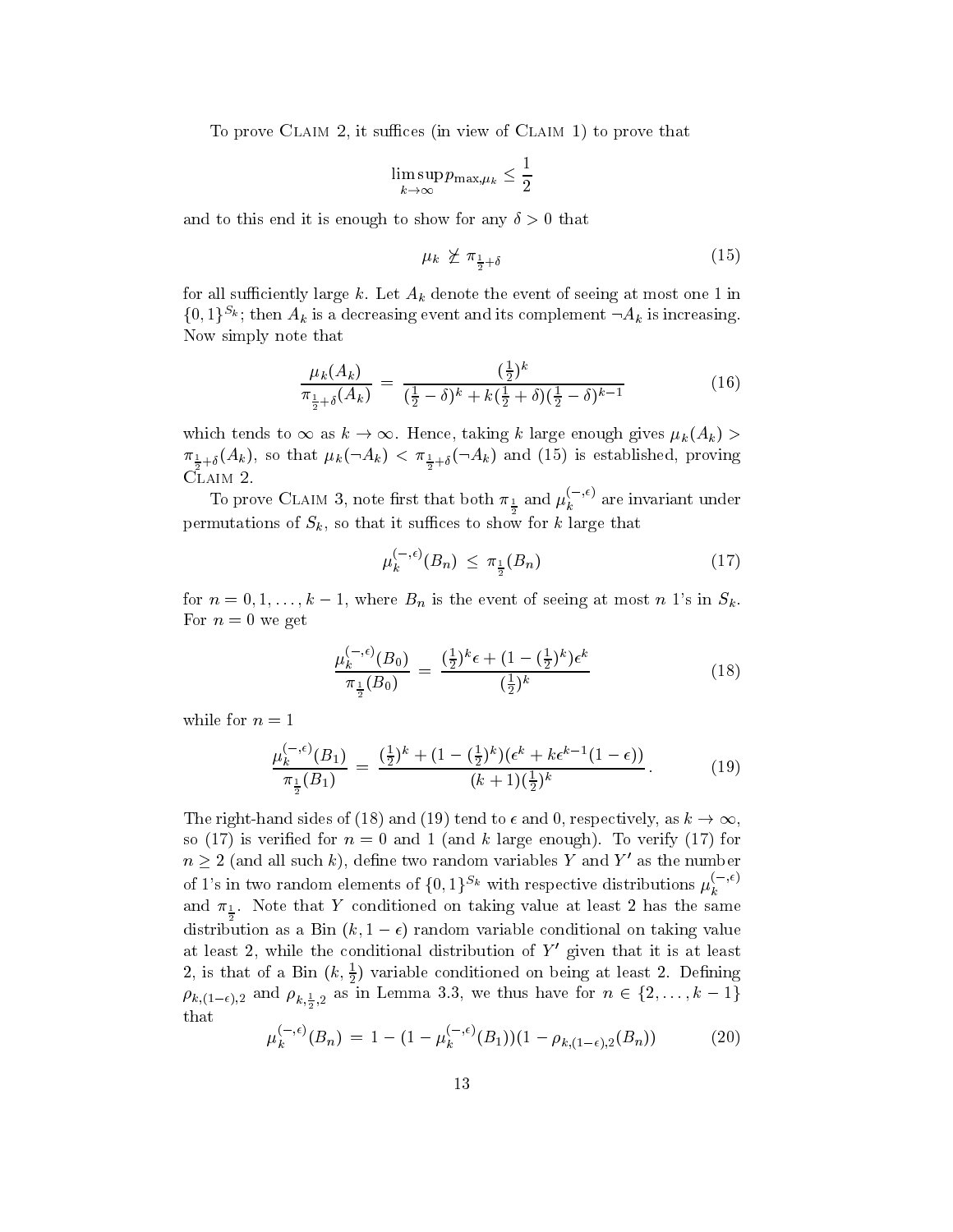and

$$
\pi_{\frac{1}{2}}(B_n) = 1 - (1 - \pi_{\frac{1}{2}}(B_1))(1 - \rho_{k, \frac{1}{2}, 2}(B_n)). \tag{21}
$$

But we have already seen that  $\mu_k^{(-, \epsilon)}(B_1) \leq \pi_{\frac{1}{2}}(B_1)$ , and Lemma 3.3 tells us that  $\rho_{k,(1-\epsilon),2}(B_n) \leq \rho_{k,\frac{1}{2},2}(B_n)$ , so (20) and (21) yield

$$
\mu_k^{(-,\epsilon)}(B_n) \leq \pi_{\frac{1}{2}}(B_n)\,,
$$

and CLAIM 3 is established.

Finally, we translate this example into the setting of translation invariant distributions on  $\{0,1\}^{\mathbb{Z}}$ . The measure  $\tilde{\mu}_m$  can be turned into a translation invariant measure  $\tilde{\mu}_m^*$  on  $\{0,1\}^{\mathbb{Z}}$  by the same independent-copy-and-paste procedure as in Theorem 2.2. The property

$$
\pi_{\frac{1}{2}} \preceq (\tilde{\mu}_m^*)^{(-,\epsilon)}
$$

is obviously inherited from (14). Thus, in order to show that  $\tilde{\mu}_m^*$  is nonrigid. it only remains to show that it does not stochastically dominate  $\pi_{\frac{1}{2}+\delta}$  for any  $\delta > 0$ . This follows using (16) by an argument analogous to (9) in Theorem 2.2: If we pick k depending on  $\delta$  as in the justification of CLAIM 2, then. under  $\tilde{\mu}_m^*$ , certain infinite arithmetic progressions will have subsequences of length  $k$  which contain at most one 1 often enough (under spatial averaging) that the corresponding event has  $\pi_{\frac{1}{2}+\delta}$ -measure 0. We omit the details.  $\Box$ 

**Remark 3.4** The measure  $\tilde{\mu}_m$  is obviously not uniformly insertion tolerant, and we have thus demonstrated the existence of a measure for which property  $(IV)$  holds while neither  $(II)$  nor  $(III)$  does.  $\Box$ 

**Remark 3.5** For any  $p \in (0, 1)$ , the construction above can be modified by replacing  $2^{-k}$  by  $p^{k}$  in (12). Proceeding as in the rest of the proof yields the result that for any  $p, \epsilon \in (0, 1)$  such that  $p + \epsilon < 1$ , there exists a measure  $\mu$ on  $\{0,1\}^S$  where S is countably infinite, with the property that  $p_{\max,\mu}=p$ and

$$
\pi_{p_{\max,u}} \preceq \mu^{(-,\epsilon)}.
$$

This is obviously sharp.

#### 4 Further results on rigidity

In this section, we continue the study of rigidity, and prove Theorem 1.9. The proof of Theorem 1.9 will make use of the following technical lemma.

 $\Box$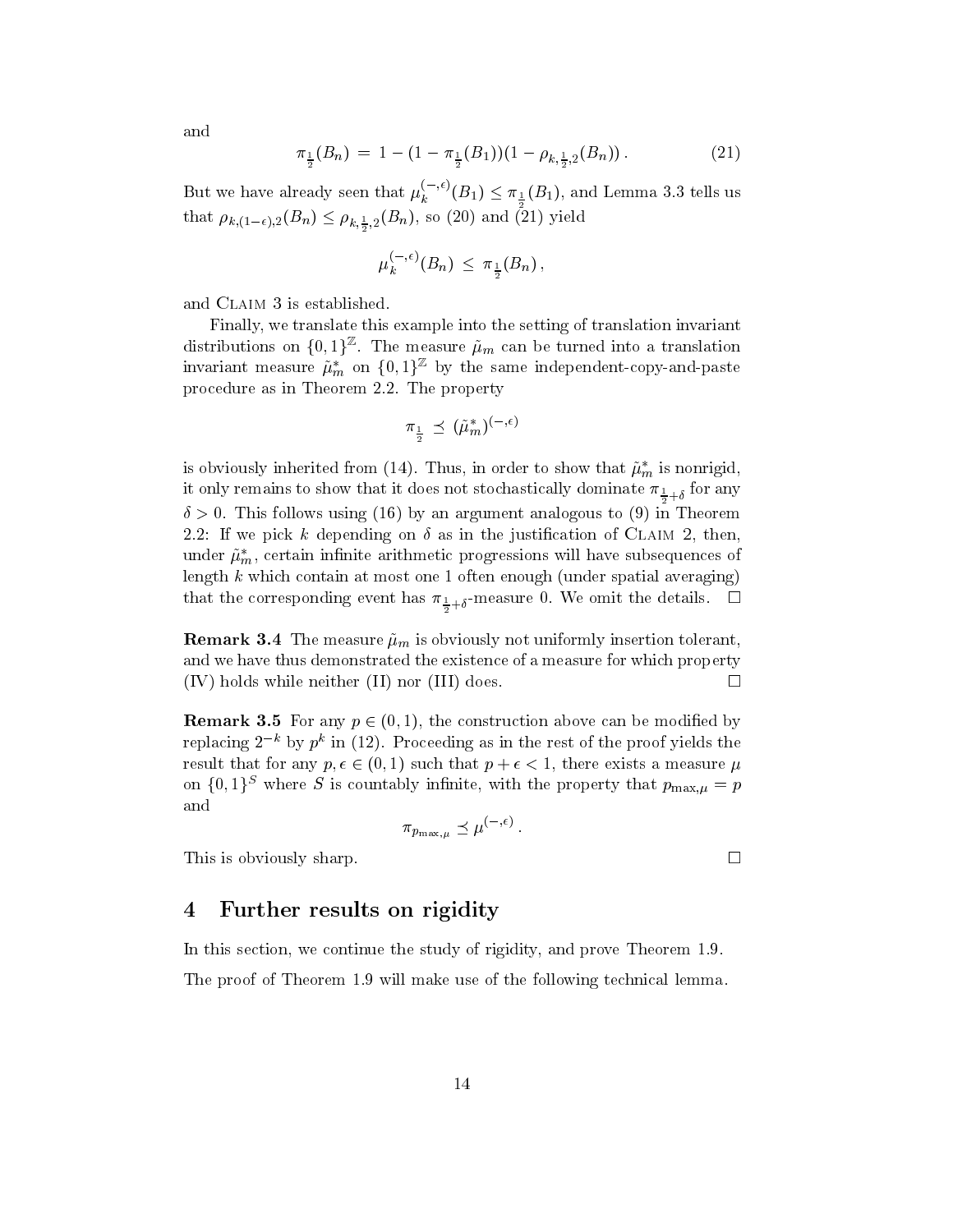**Lemma 4.1** Let  $\mu$  be a measure on  $\{0,1\}^{\mathbb{Z}^d}$ . Assume that it is  $\delta$ -insertion tolerant for some  $\delta > 0$ . If for some  $p \in (0, 1)$  and  $\epsilon > 0$ 

$$
\mu^{(-, \epsilon)}(\sigma(\{1, \dots, n\}^d) \equiv 0) \le (1 - p)^{n^d} \text{ for all } n \ge 0,
$$
 (22)

then there exists  $p' > p$  such that

$$
\mu(\sigma(\{1,\ldots,n\}^d)\equiv 0) \le (1-p')^{n^d} \text{ for all } n \ge 0.
$$

**Proof.** Let  $X \sim \mu$  and  $Z \sim \pi_{1-\epsilon}$  be independent and let  $X^{(-,\epsilon)}$  =  $\min(X, Z)$ . It is easy to see using the  $\delta$ -insertion tolerance that for any  $s \in \{1, \ldots, n\}^d$ , and any  $\zeta \in \{0, 1\}^{\{1, \ldots, n\}^d \setminus s}$ 

$$
\mathbb{P}(X(s) = 1 \cap X(\{1, ..., n\}^d \setminus s) \equiv \zeta)
$$
  
\n
$$
\geq \frac{\delta}{1 - \delta} \mathbb{P}(X(s) = 0 \cap X(\{1, ..., n\}^d \setminus s) \equiv \zeta).
$$

Iterating this, we get that for any  $\xi \in \{0,1\}^{\{1,\ldots,n\}^d}$ 

$$
\mathbb{P}(X(\{1,\ldots,n\}^d)\equiv \xi) \ge \left(\frac{\delta}{1-\delta}\right)^{|\xi|} \mathbb{P}(X(\{1,\ldots,n\}^d)\equiv 0).
$$

Here  $|\xi|$  denotes the cardinality of the set  $\{s \in \{1, ..., n\}^d : \xi(s) = 1\}$ . An elementary and straightforward calculation will now yield that

$$
\mathbb{P}(X^{(-,\epsilon)}(\{1,\ldots,n\}^d) \equiv 0) \ge \left(1 + \frac{\epsilon \delta}{1-\delta}\right)^{n^d} \mathbb{P}(X(\{1,\ldots,n\}^d) \equiv 0).
$$

Using this in combination with  $(22)$  proves the lemma.

**Proof of Theorem 1.9.** The case  $p_{\text{max},\mu} = 1$  is trivial and we therefore assume that  $p_{\max,\mu} \in (0,1)$ . In [12], it is shown that if  $\mu$  is downwards FKG and if

$$
\mu(\sigma(\{1,\dots,n\}^d) \equiv 0) \le (1-p)^{n^d} \text{ for all } n \ge 0,
$$
 (23)

then  $\pi_p \preceq \mu$ . Therefore if  $\pi_{p_{\max,\mu}} \preceq \mu^{(-,\epsilon)}$  for some  $\epsilon > 0$ , then (22) trivially holds (with  $p = p_{\max,\mu}$ ) and so we can conclude from Lemma 4.1 and the above result in [12] that  $\pi_{p'} \preceq \mu$  for some  $p' > p_{\max,\mu}$ , a contradiction.  $\Box$ 

#### **Proof of main result** 5

**Lemma 5.1** If  $\mu$  is uniform upwards extractable, then for any  $\epsilon > 0$  there exists a  $\delta > 0$  such that  $(\mu^{(-,\epsilon)})^{(+,\delta)} \preceq \mu$ .

**Proof.** Let  $\nu$  and  $\alpha > 0$  be such that  $\mu = \nu^{(+,\alpha)}$ . One can easily compute that for any  $\alpha$ ,  $\epsilon$ , and  $\delta$ , we have that

$$
((\mu^{(+,\alpha)})^{(-,\epsilon)})^{(+,\delta)}=\mu^{(-,\epsilon(1-\delta),+,\alpha(1-\epsilon)+\alpha\epsilon\delta+(1-\alpha)\delta)}.
$$

 $\Box$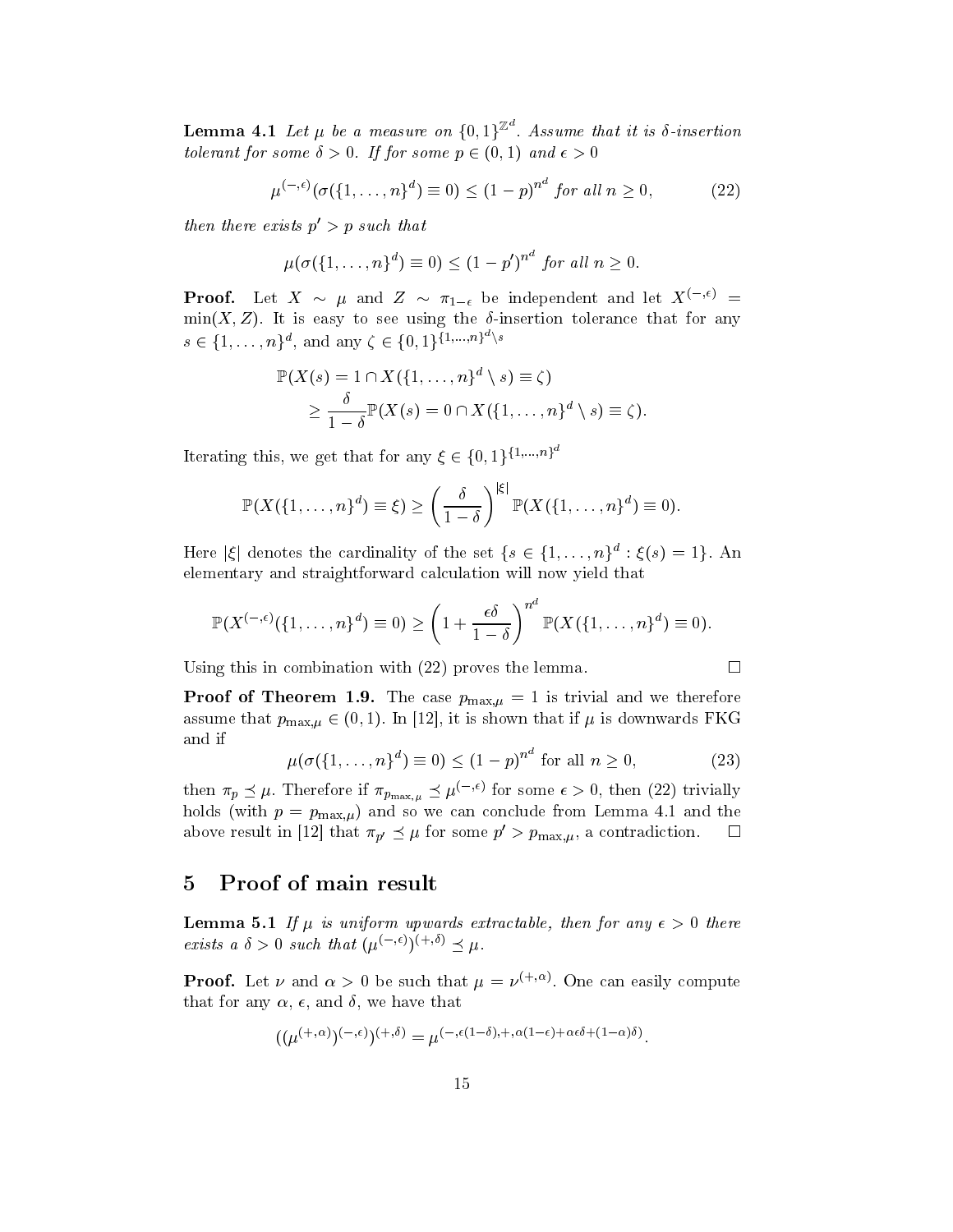Now, given  $\epsilon > 0$ , choose  $\delta > 0$  such that  $\alpha(1 - \epsilon) + \alpha \epsilon \delta + (1 - \alpha)\delta < \alpha$ . We therefore get that

$$
(\mu^{(-,\epsilon)})^{(+,\delta)} = ((\nu^{(+,\alpha)})^{(-,\epsilon)})^{(+,\delta)} \preceq \nu^{(-,\epsilon(1-\delta),+,\alpha)} \preceq \nu^{(+,\alpha)} = \mu.
$$

 $\Box$ 

**Lemma 5.2** Given a probability measure  $\mu$  on  $\{0,1\}^S$ , assume that for every  $\epsilon > 0$ , there exists a  $\delta > 0$  such that  $(\mu^{(-,\epsilon)})^{(+,\delta)} \prec \mu$ . Then  $\mu$  is rigid.

**Proof.** The case  $p_{\max,\mu} = 1$  is trivial, and we will therefore assume that  $p_{\max,\mu} \in (0,1)$ . Assume for contradiction that  $\mu$  is nonrigid. Then there exists an  $\epsilon > 0$  such that  $\pi_{p_{\max,\mu}} \preceq \mu^{(-,\epsilon)}$ . By assumption there exists a<br>  $\delta > 0$  such that  $(\mu^{(-,\epsilon)})^{(+,\delta)} \preceq \mu$ . Hence  $(\pi_{p_{\max,\mu}})^{(+,\delta)} \preceq (\mu^{(-,\epsilon)})^{(+,\delta)} \preceq \mu$ . Since  $p_{\max,\mu} < 1$ ,  $(\pi_{p_{\max,\mu}})^{(+,\delta)}$  is a product measure with density strictly larger than  $p_{\max,\mu}$ . This is a contradiction.  $\Box$ 

Our next example provides us with an example of a  $\mu$  which is on one hand rigid but on the other hand not uniformly insertion tolerant. It is a variant of  $[14,$  Remark 6.4 and shows that the reverse statement of Lemma 5.1 is false.

**Example 5.3** Let  $\{X_i\}_{i\in\mathbb{N}}$  be defined in the following way. For every even  $i \geq 0$ , let independently  $(X_i, X_{i+1})$  be  $(1, 1)$  or  $(0, 0)$  with probability  $1/2$ each. Let  $\mu_e$  denote the distribution of this process. For  $\epsilon, \delta > 0$  let  $\{X_i^{(-,\epsilon(1-\delta),+, \delta)}\}_{i \in \mathbb{N}}$  be a sequence of random variables with distribution  $\mu_e^{(-,\epsilon(1-\delta),+, \delta)} = (\mu_e^{(-,\epsilon)})^{(+,\delta)}$ . By noting that for any  $\epsilon > 0$  there exists a  $\delta > 0$  such that for even i

$$
\mathbb{P}(\max(X_i^{(-,\epsilon(1-\delta),+, \delta)},X_{i+1}^{(-,\epsilon(1-\delta),+, \delta)})=1)<\tfrac{1}{2}
$$

we see that for the same choice of  $\epsilon, \delta$  we get that  $(\mu_e^{(-,\epsilon)})^{(+,\delta)} \preceq \mu_e$ . Lemma 5.2 gives us that  $\mu_e$  is rigid. However, it is easy to see that  $\mu_e$  is not uniform insertion tolerant. Furthermore it is possible to make this example translation invariant by some easy manipulations.  $\Box$ 

**Proof of Theorem 1.7.** Lemma 5.1 together with Lemma 5.2 shows that property  $(I)$  implies property  $(III)$  and all the other implications were indicated in the introduction. As far as all of the reversed implications claimed not to hold, we continue as follows. Example 5.3 together with Lemma 5.2 shows that  $(III)$  does not imply  $(II)$  (and hence that  $(III)$  does not imply  $(I)$ ) and that  $(IV)$  does not imply  $(II)$ ). Theorem 3.2 implies that  $(IV)$  does not imply (III). Finally, Theorem 2.2 shows that (II) does not imply (I). Also, all of these examples were translation invariant measures on  $\{0,1\}^{\mathbb{Z}}$ .  $\Box$ 

**Proof of Theorem 1.10.** This follows immediately from Propositions 2.1 and 3.1.  $\Box$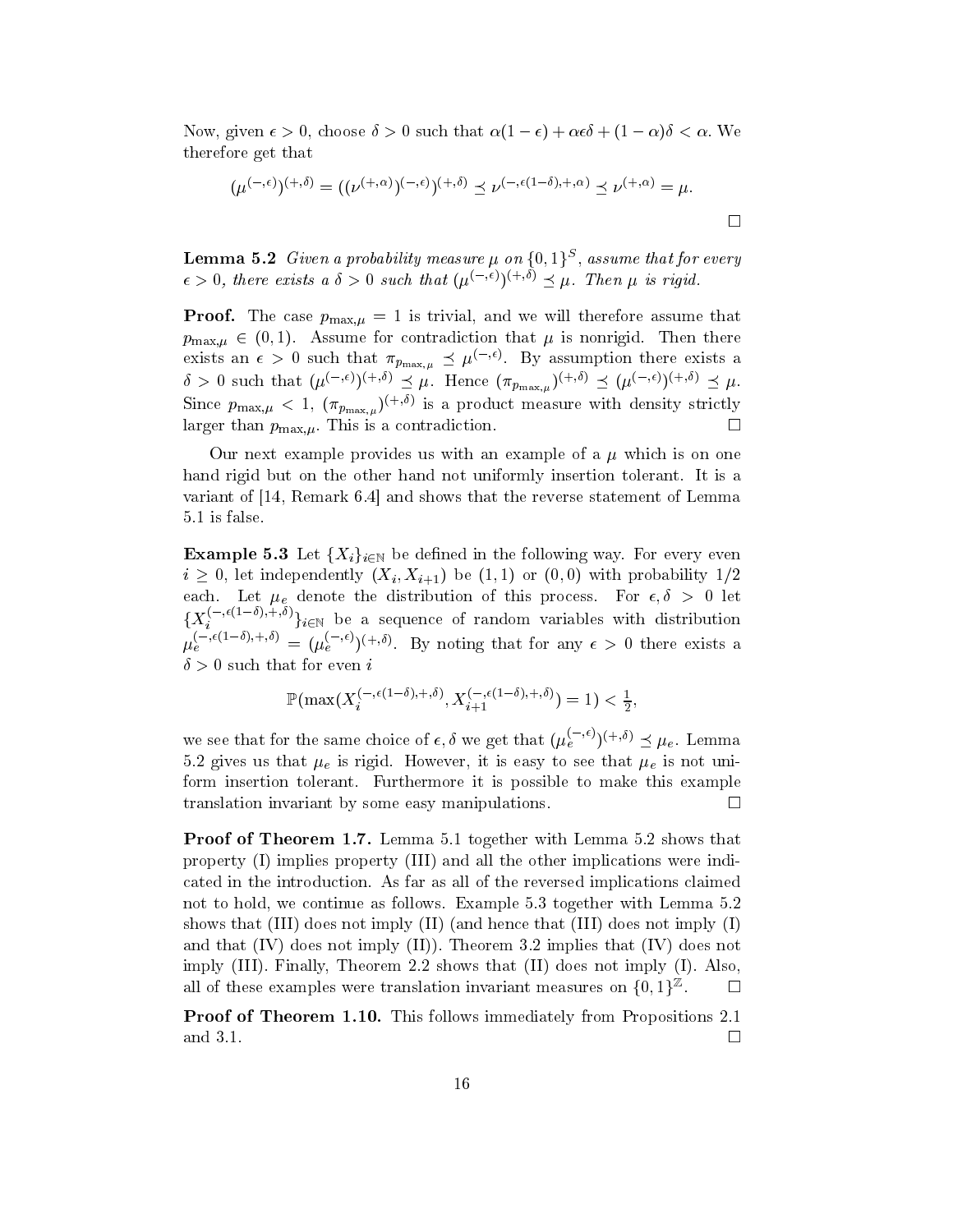Of some interest in this context is the following result, which is an easy consequence of Lemma 5.1.

**Corollary 5.4** Assume that  $(\mu_1, \mu_2)$  is downwards movable and that  $\mu_2$  is uniformly upwards extractable. Then  $(\mu_1, \mu_2)$  is also upwards movable.

Although it would take us too far afield to discuss details, let us mention that the processes studied in [14] provide a nice source of examples illustrating the various concepts in this paper. For example, one can find there examples of processes which are rigid but are not uniformly insertion tolerant.

#### Open problems 6

We end the paper with a list of open problems.

- 1. Does property (II) imply (III) in Theorem 1.7?
- 2. Let S be countable and  $\mu$  be a uniformly insertion tolerant probability measure on  $\{0,1\}^S$ . Is it the case that for all  $\epsilon > 0$ , there exists a  $\delta > 0$ such that  $(\mu^{(-,\epsilon)})^{(+,\delta)} \preceq \mu$ ? A positive answer to this question would of course yield a positive answer to question 1.
- 3. Is the reverse statement of Lemma 5.2 true?

### References

- [1] Bassalygo, L.A. and Dobrushin, R.L. (1987) Epsilon-entropy of a Gibbs field, (Russian) *Problemy Peredachi Informatsii* 23, 3–15.
- [2] van den Berg, J., Häggström O. and Kahn, J. (2005) Some conditional correlation inequalities for percolation and related processes, Random *Structures Algorithms*, to appear.
- [3] Broman, E.I. and Steif, J.E. (2004) Dynamical stability of percolation for some interacting particle systems and  $\epsilon$ -movability, Ann. Probab., to appear.
- [4] Georgii, H.-O., Häggström, O. and Maes, C. (2001) The random geometry of equilibrium phases, Phase Transitions and Critical Phenomena, *Volume 18* (C. Domb and J.L. Lebowitz, eds), pp  $1-142$ , Academic Press, London.
- [5] Gray, R.M. (1970) Informations rates of autoregressive processes, IEEE *Trans. Information Theory* IT-16, 412-421.